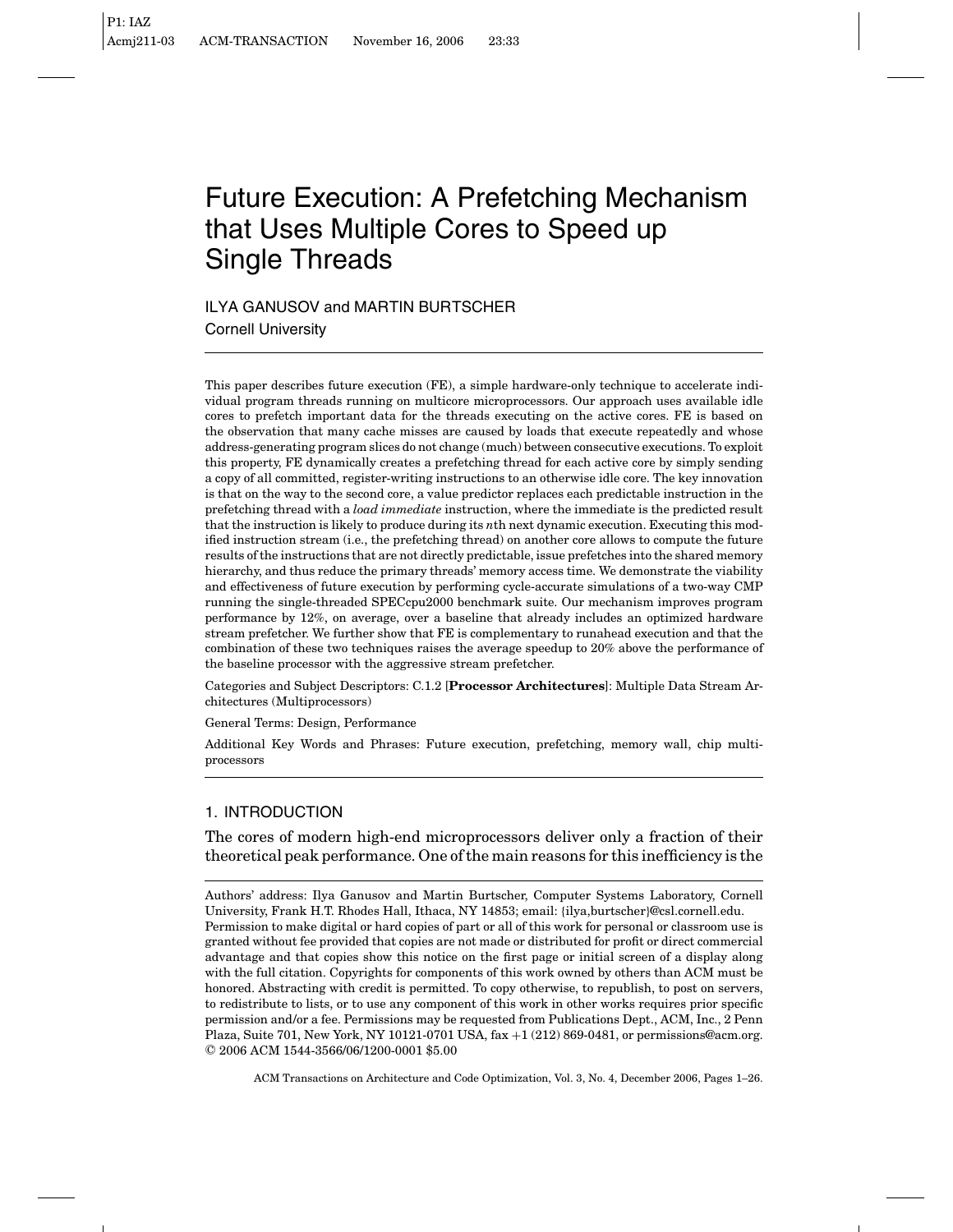long latency of memory accesses. Often, load instructions that miss in the onchip caches reach the head of the reorder buffer before the data is received, thus stalling the processor. As a consequence, the number of instructions executed per unit time is much lower than what the CPU is capable of handling.

Prefetching techniques have been instrumental in addressing this problem. Prefetchers attempt to guess what data the program will need in the future and fetch them in advance of the actual program references. Correct prefetches can thus reduce the negative effects of long memory latencies. While existing prediction-based prefetching methods have proved effective for regular applications, prefetching techniques developed for irregular codes typically require complicated hardware that limits the practicality of such schemes.

This paper proposes a new approach to hide the latency of cache misses in both regular and irregular applications using relatively modest hardware support. We call our approach *future execution* (FE). The design of the FE mechanism was inspired by the observation that most cache misses are caused by repeatedly executed loads with a relatively small number of dynamic instructions between consecutive executions of these loads. Moreover, the sequence of executed instructions leading up to the loads tends to remain similar. Hence, for each executed load, there is a high probability that the same load will be reexecuted soon. Therefore, whenever a load instruction is executed, we issue a copy of that load in another core of the same CMP with the address for the *n*th next instance to perform a prefetch into the shared memory hierarchy.

Value predictors can be used to determine the likely address each load is going to reference in the *n*th next "iteration." However, many important load addresses are not directly predictable. Fortunately, even if a missing load's address exhibits no regularity and is thus unpredictable, it is often possible to correctly predict the input values to its data-flow graph (backward slice) and thus to compute a prediction for the address in question. Since the same sequence of instructions tends to be executed before each critical load, the dataflow graph stays largely the same. Exploiting this property, future execution predicts all predictable values in the program and then speculatively computes all values that are reachable from the predictable ones in the program's dataflow graph, which greatly increases the number of instructions for which an accurate prediction is available.

Our mechanism uses a second core in a CMP to perform the future execution. We propose to use an idle core instead of a specialized execution engine, because it simplifies the design and allows the idle execution resources of the second core to be put to good use. Whenever additional threads need to be run on the CMP, the prefetching activity is canceled so that the second core can be utilized by another thread for nonspeculative computation.

The FE mechanism works as follows. The original unmodified program executes on the first core. As each instruction commits, it updates the value predictor with its current result. A prediction is then made to obtain the likely value the instruction is going to produce during its *n*th next execution. If the confidence of the prediction is high, the instruction is replaced with a *load-immediate* instruction, where the immediate is the predicted result. Instructions with a low prediction confidence remain unmodified. After that, the processed stream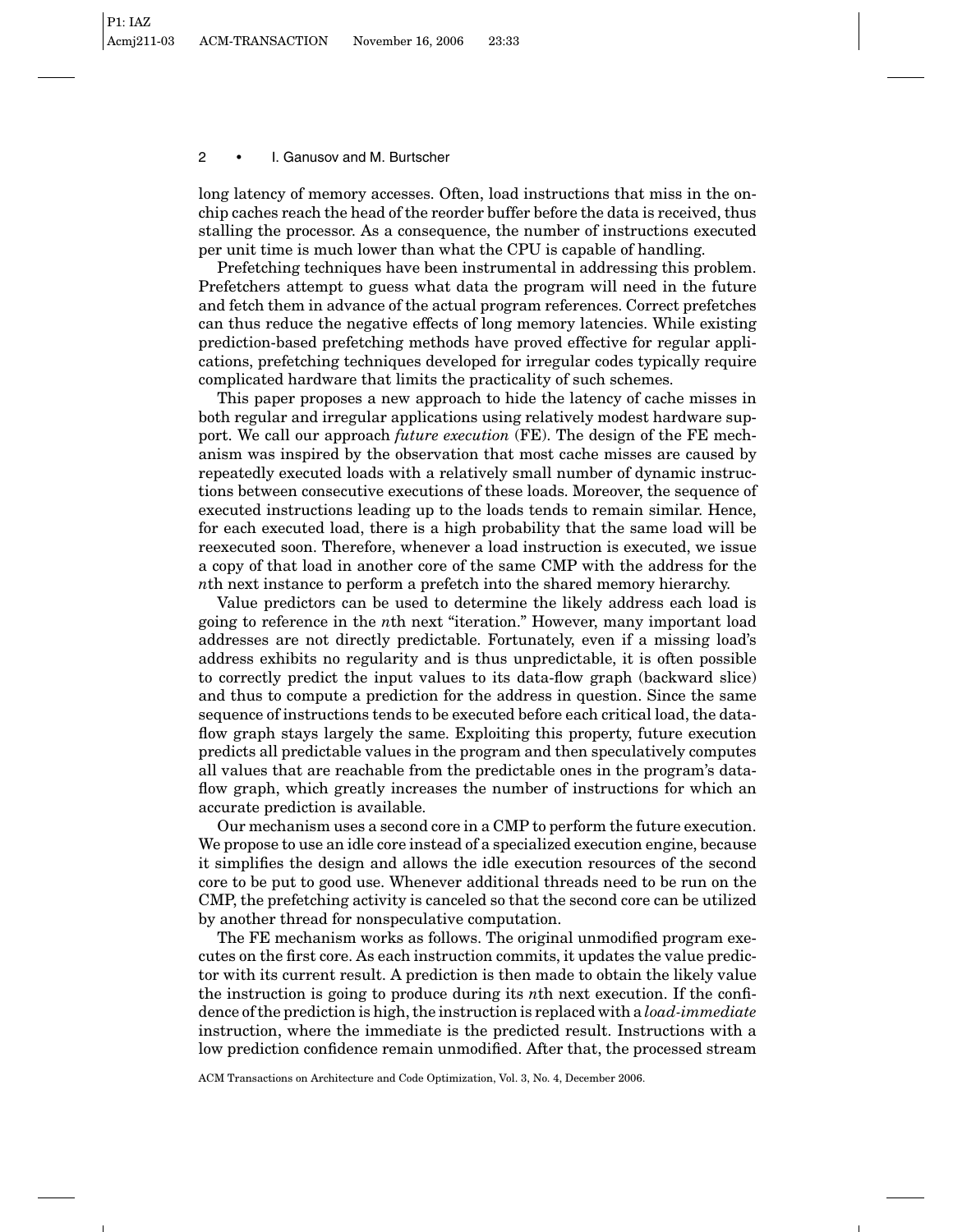of instructions is sent to the second core, where it is injected into the dispatch stage of the pipeline. Instructions are injected in the commit order of the first core to preserve the program semantics. Since we assume that the same sequence of instructions will reexecute in the future, the second core essentially executes *n* "iterations" ahead of the nonspeculative program running in the first core. The execution of each instruction in the second core proceeds normally, utilizing the future values. Loads are issued into the memory hierarchy using speculative addresses and instructions commit upon reaching the head of the ROB, ignoring all exceptions.

All major high-performance microprocessor manufacturers have announced or are already selling chips with at least two cores. Future generations of these processors will undoubtedly include more cores. While multiple cores are beneficial in multiprogrammed environments, the performance of individual computation threads does not improve and may even suffer a penalty because of increased contention for shared-memory hierarchy resources. In many cases, a programmer might have to manually parallelize applications in order to get a benefit from multiple cores, which increases the software complexity and cost. In light of this trend, architectural techniques that smooth the transition from single to multicore computing are becoming very important [Rattner 2005]. We believe that future execution provides a way for multicore processors to provide immediate benefits and presents a relatively simple yet effective architectural enhancement to exploit additional cores to speed up individual threads without the need for any programmer intervention or compiler support.

Future execution presents a novel way of generating prefetch addresses for loads, producing irregular sequences of addresses that are not directly predictable. Unlike previous proposals on prefetching via preexecution [Moshovos et al. 2001; Roth and Sohi 2001; Roth et al. 1998], FE does not require explicit program data-flow analysis to extract prefetching threads, either in software or hardware. In addition, future execution can prefetch dynamically distant misses and cover very long load latencies. Furthermore, it allows to adaptively change the prefetching distance *n* through a simple adjustment in the predictor. Finally, FE requires no live-in register variables from the target thread. As a consequence, it has a low thread startup cost (no hardware context needs to be copied) and can instantly stop or resume the execution of the prefetching thread depending on the availability of an idle core.

The next section discusses the implementation of the FE microarchitecture. We start by presenting a quantitative analysis of the observations that inspired our design. We then focus on the hardware support necessary to implement FE. We made an effort to minimize the complexity and to move most of the added hardware out of the core. Next, we show that our simple implementation delivers an average speedup of 25% on SPECcpu2000 programs relative to a conventional superscalar core. Compared to a baseline with an aggressive hardware stream prefetcher, FE still provides an average speedup of 12%. Finally, we demonstrate that future execution is complementary to prefetching based on runahead execution and that both approaches exhibit significant synergy when used together.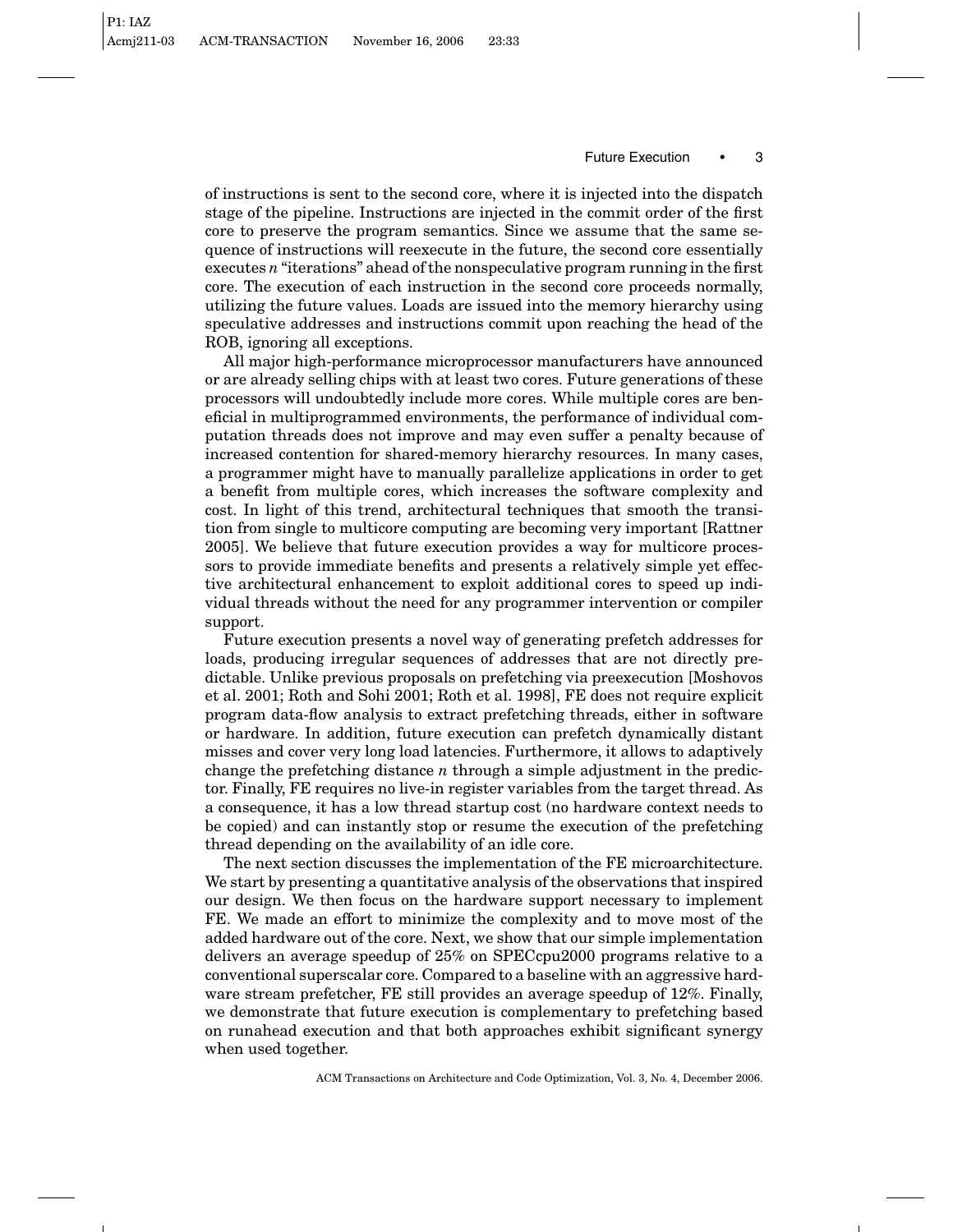

Fig. 1. Execution distance measured in number of instructions between the loads that result in an L2 cache miss and the previous dynamic execution of the same static loads.

## 2. MOTIVATION

In this section we present a quantitative analysis of the common program properties that are exploited by future execution. All results are obtained using the benchmark suite and baseline microarchitecture described in Section 4.

One of the main program properties exploited by FE is that most load misses occur in "loops" with relatively short iterations. Note that we call any repetitively executed instruction a loop instruction and that FE is completely unaware about the location of loops in a program. Figure 1 presents the breakdown of the distance between the load instructions that cause an L2 cache miss and the previous execution of the same load instruction. The bars are broken down by distance: fewer than 100, between 100 and 1000, and between 1000 and 10,000 dynamic instructions. The taller the bar, the more often that range of instruction distances occurred. The total height of the bar represents the fraction of L2 cache misses that occur in loops with less than 10,000 instructions per iteration.

The data show that, on average, from 70 to 80% of the misses occur in loops with iterations shorter than 1000 instructions. This observation suggests a prefetching approach in which each load instruction triggers a prefetch of the address that the same load is going to reference in the *n*th next iteration. Since, in most cases, the time between the execution of a load instruction and its next dynamic execution is relatively short, this approach is unlikely to prefetch much too early.

Analyzing the instructions in the data-flow graphs of the problem loads, we found that while problem load addresses might be hard to predict, the inputs to their data-flow graphs often are not. Therefore, even when the miss address itself is unpredictable, it is frequently possible to predict the input values of the instructions leading up to the problem loads and thus to compute an accurate prediction by executing these instructions.

Figure 2 shows the breakdown of the load-miss addresses in the SPECcpu2000 programs that can potentially be predicted and prefetched by future value prediction and by future execution one iteration ahead of the main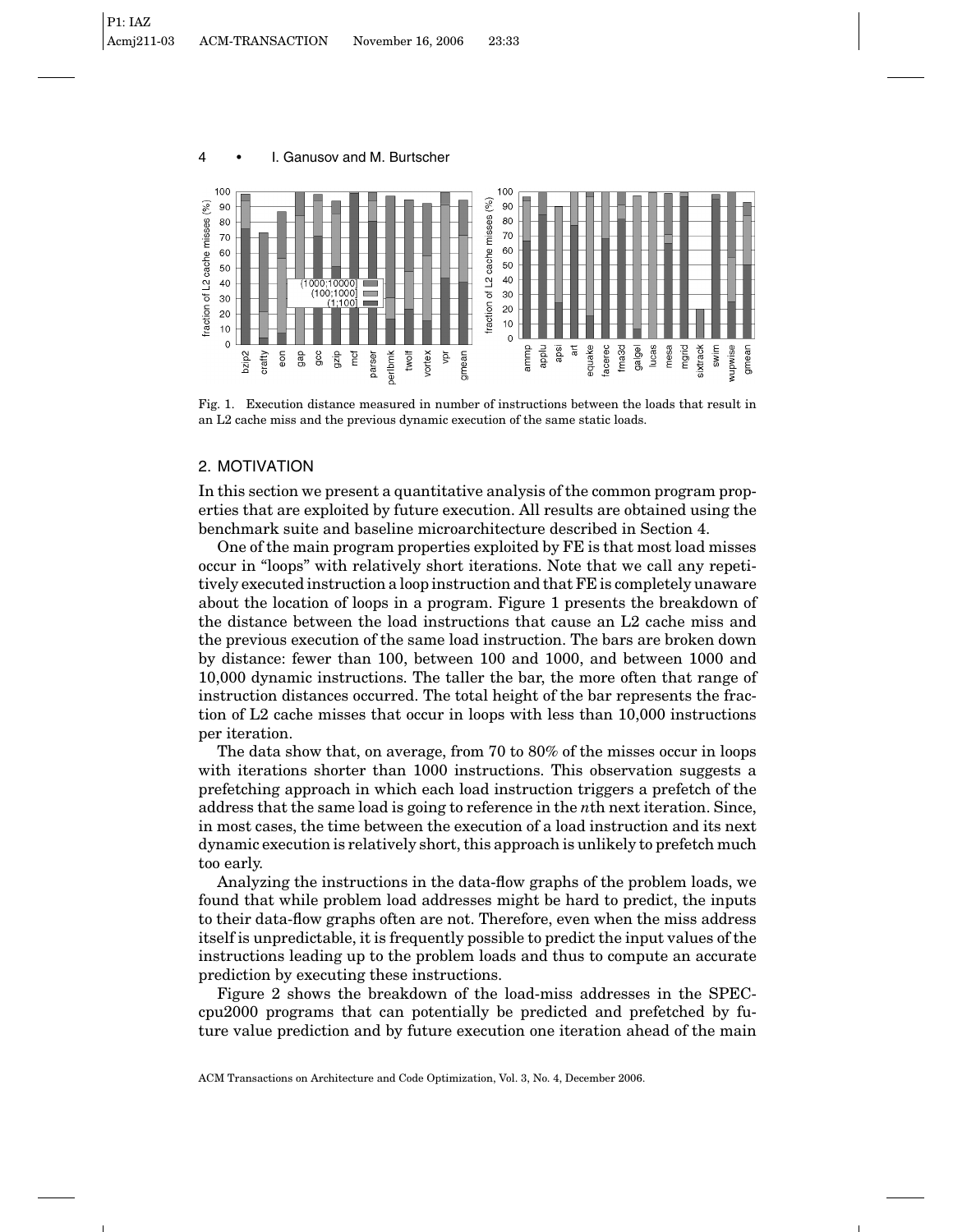

Fig. 2. Distribution of cache-miss addresses that can be correctly predicted directly by a future value predictor (*fvpred*) and using future execution (*fexec*).

program execution. The lower portion of each bar represents the fraction of misses that is directly predictable by a stride-two-delta (ST2D) value predictor [Sazeides and Smith 1997]. The upper bar shows how many miss addresses that are not predictable by the ST2D predictor can be correctly obtained by predicting the inputs of the instructions in the data-flow graph of the missing loads with the ST2D predictor and computing the resulting address. The height of the stacked bar indicates the total fraction of misses that can potentially be correctly predicted. To measure the potential prediction coverage of future execution, we reconstruct the data-flow graph of each problem load whenever a cache miss occurs, compare it to the data-flow graph of the same static load during its previous execution, extract the part of the data-flow graph that is the same, and then check if the values provided by the future value predictor during the previous execution would have allowed to correctly compute the load address referenced by the load instruction in the current iteration. We limit the size of the data-flow graph that we analyze to 64 instructions. This potential study ignores the effects of unpredictable loop-carried dependencies passed through memory, i.e., all load instructions with predictable addresses are assumed to fetch correct data one iteration ahead.

Figure 2 illustrates that while value prediction alone is quite effective for some applications, future execution can significantly improve the fraction of load miss addresses that can be correctly predicted and prefetched. One-half of the SPECcpu2000 programs experience a significant (over 10%) increase in prediction coverage when future execution is employed in addition to value prediction.

Figure 3a shows a code example that exhibits the program properties discussed above. An array of pointers A is traversed, each pointer is dereferenced, and the resulting data are passed to the function "foo." Assume that the data referenced by the elements of array A are not cache-resident. Further assume that there is little or no regularity in the values of the pointers stored in A. Under these assumptions each execution of the statement data=\*ptr will cause a cache miss. As shown in Figure 3b, in machine code this statement translates into a single-load instruction load r4, 0(r4) (highlighted in bold).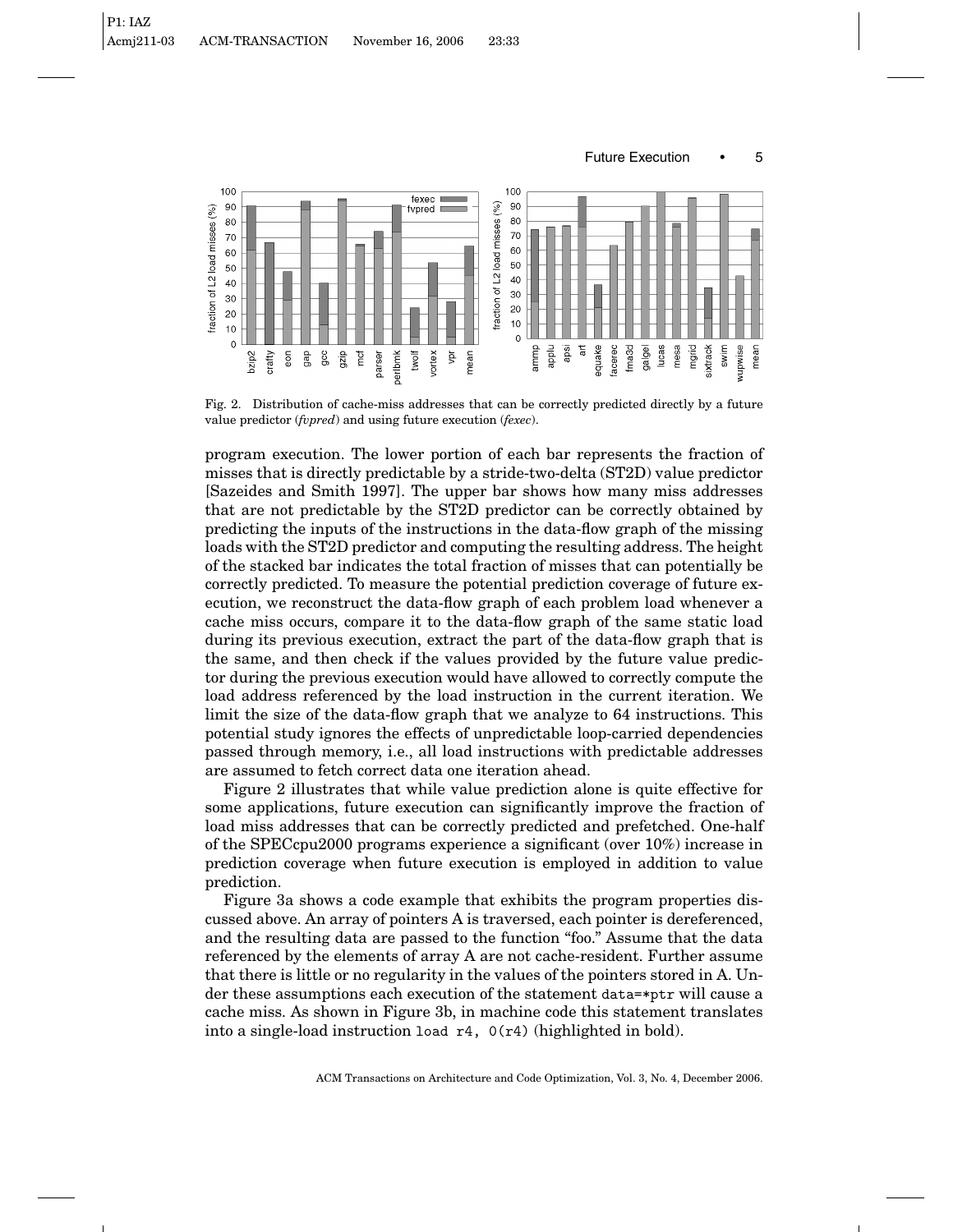

Fig. 3. Code example.

A conventional predictor will not be able to predict the address of the problem instruction since there is no regularity in the address stream for this instruction. However, the address references of instruction load r4,  $0(r3)$  are regular because each instance of this instruction loads the next consecutive element of array A. Therefore, it is possible to use a value predictor to predict the memory addresses for this instruction, speculatively execute this instruction, and then use the speculatively loaded value to prefetch the data for the problem load instruction. Since the control flow leading to the computation of the addresses of the problem load remains the same throughout each loop iteration (Figure 3c), a value predictor can provide predictions for the next iterations of the loop and the addresses of the problem load will be computed correctly. Therefore, sending the two load instructions to the second core in commit order and future predicting the first instruction makes it possible to compute the addresses of the second load that will be referenced by the main program during the next iterations.

# 3. IMPLEMENTATION OF FUTURE EXECUTION

Our implementation of future execution is based on a conventional chip multiprocessor. A high-level block diagram of a two-way CMP supporting FE is shown in Figure 4. Both microprocessors in the CMP have a superscalar execution engine with private L1 caches. The L2 cache is shared between the two cores. Conventional program execution is performed on the "left" core while future execution is performed on the "right" core. To support FE, we introduce a unidirectional communication link between the cores with a value predictor attached to it. Both the communication link and the predictor are not on the critical path and should not affect the performance of either core in a negative way. The following subsections describe the necessary hardware support and the operation of FE in greater detail.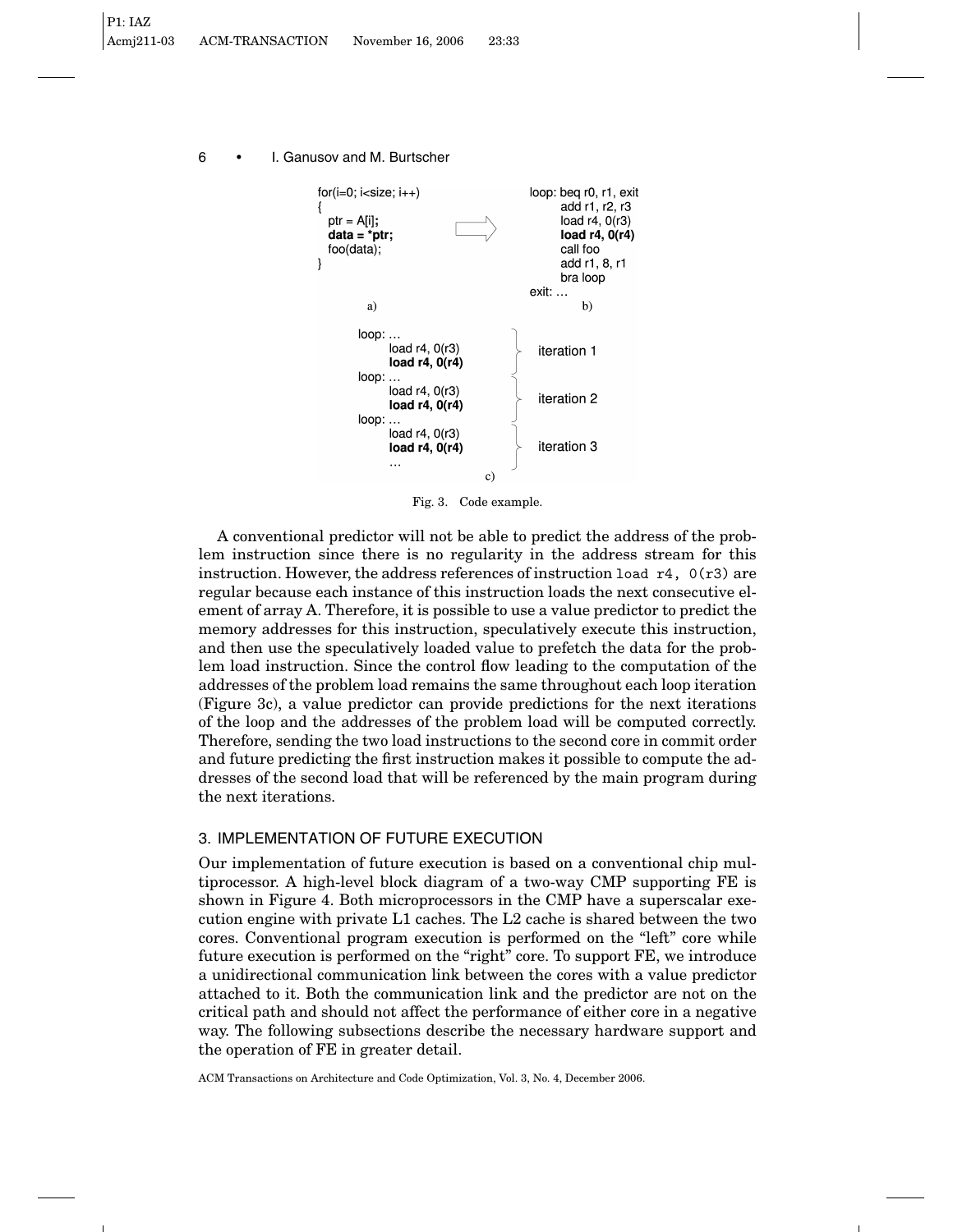

## Fig. 4. The FE architecture.

## 3.1 Overview of Operation

Each register-writing instruction committed in the regular core is sent to the second core via the communication link. The data that need to be transferred to the second core include the decoded instruction, result value, and a partial PC to index the value predictor table. Stores, branches, jumps, calls, returns, privileged instructions, system calls, and arithmetic floating-point instructions are not transmitted. If the communication link's buffer is full, further committed instructions are dropped and not transmitted to the second core. Each sent instruction passes through the value predictor, updates the predictor with its current output, and requests a prediction of the value it is likely to produce in the *n*th next dynamic instance. Each prediction is accompanied by a confidence estimation [Lipasti et al. 1996].

If the confidence of the prediction is high, the corresponding instruction is replaced by a *load-immediate* instruction, where the immediate is the predicted result. If the predicted instruction is a memory load, an additional nonbinding prefetch instruction for that load's address is generated right before the *loadimmediate* instruction. This allows the future core to prefetch this data without stalling the pipeline if the memory access misses in the cache. All instructions with a low prediction confidence remain unmodified.

After that, the processed stream of committed instructions is sent to the second core, where it is injected into the dispatch stage of the pipeline. Since instructions are transmitted in decoded format, they can bypass the fetch and decode stages. Instruction dispatch proceeds as normal—each instruction is renamed and allocated a reservation station and a ROB entry if these resources are available. Whenever the input values for the instruction are ready, it executes, propagates the produced result to the dependent instructions, and updates the register file. If the instruction at the head of the ROB is a long latency load, it is forced to retire after a timeout period that equals the latency of an L2 cache hit. This approach significantly improves the performance of the FE mechanism as it avoids stalling the pipeline. Timed-out instructions set the invalid bit in the corresponding result register. The execution of instructions that depend on the invalidated result is suppressed.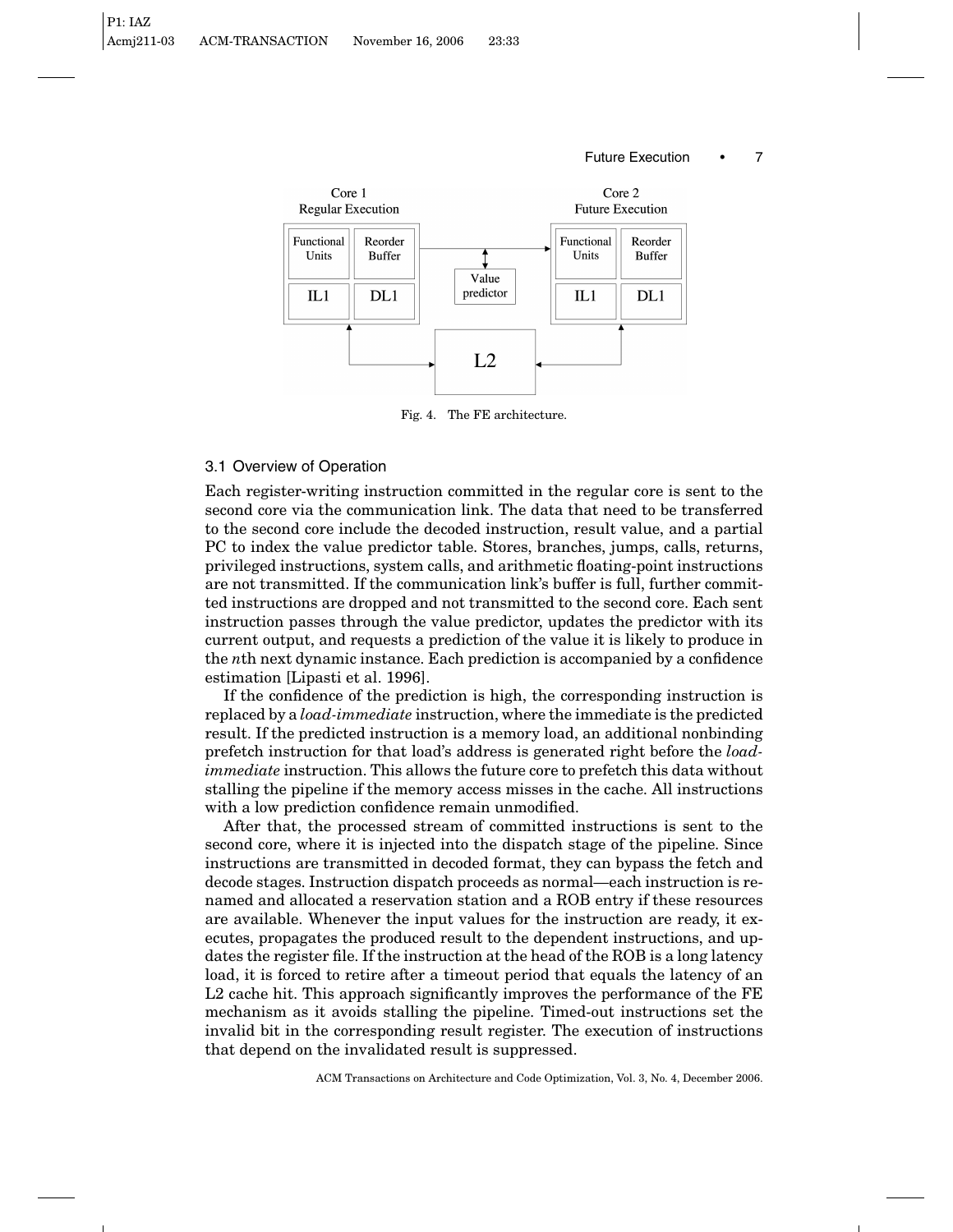When entering FE mode, i.e., before the prefetching thread starts being injected into the available idle core, all registers of that core are invalidated. This flash invalidation of all registers occurs only once before the future execution thread is launched. The invalid register bits are gradually reset by the executed future instructions that have valid inputs. For example, *load-immediate* instructions always make their target registers valid since they do not have input dependencies. This register-invalidation policy suppresses the execution of all further instructions whose inputs cannot be predicted or computed with high confidence.

Note that the implementation of future execution in this paper differs from the implementation used in previous studies [Ganusov and Burtscher 2005; Ganusov 2005]. This study simplifies the implementation so that all instruction transformations take place outside the core. For example, our previous implementation required special logic in the dispatch stage of the pipeline to fill in the result field of the ROB and RS entries of FE instructions with predicted values. The implementation presented in this paper is more intuitive, requires no additional dispatch logic to support future execution, and features a simpler way to suppress the execution of unpredictable instructions.

# 3.2 Hardware Support

Future execution requires additional hardware support to transmit decoded instructions, their result values, and partial PCs to the value predictor between the cores. Depending on the microarchitecture, the ROB may have to be augmented to hold the necessary data until instruction retirement. In this study, the communication bandwidth corresponds to the commit width (four instructions/cycle), which we believe to be a reasonable bandwidth for a unidirectional on-chip point-to-point link. Since it is rare for a microprocessor to fully utilize its commit bandwidth for a long period of time, and because not all instructions need to be transmitted to the second core, it may be possible to curtail the bandwidth without significant loss of performance. For example, Section 5.4 demonstrates that the communication bandwidth can be reduced to two instructions/cycle with little effect on the efficiency of the FE mechanism.

The value-prediction module resides between the two CMP cores. We use a relatively simple, PC-indexed stride-two-delta predictor [Sazeides and Smith 1997] with 4096 entries. The predictor estimates the confidence of each prediction it makes using 2-bit saturating up–down counters. The confidence is incremented by one if the predicted value was correct and decremented by one if the predicted value was wrong. The particular organization of the value predictor is not essential to our mechanism and a more powerful predictor (e.g., a DFCM predictor [Goeman et al. 2001]) may lead to higher performance.

To support the execution of the future instruction stream, a multiplexer has to be added in front of the dispatch stage of the pipeline. In FE mode, the multiplexer directs instructions to be fetched from the receive buffer of the communication link. In normal mode, instructions are fetched by the processor's front end.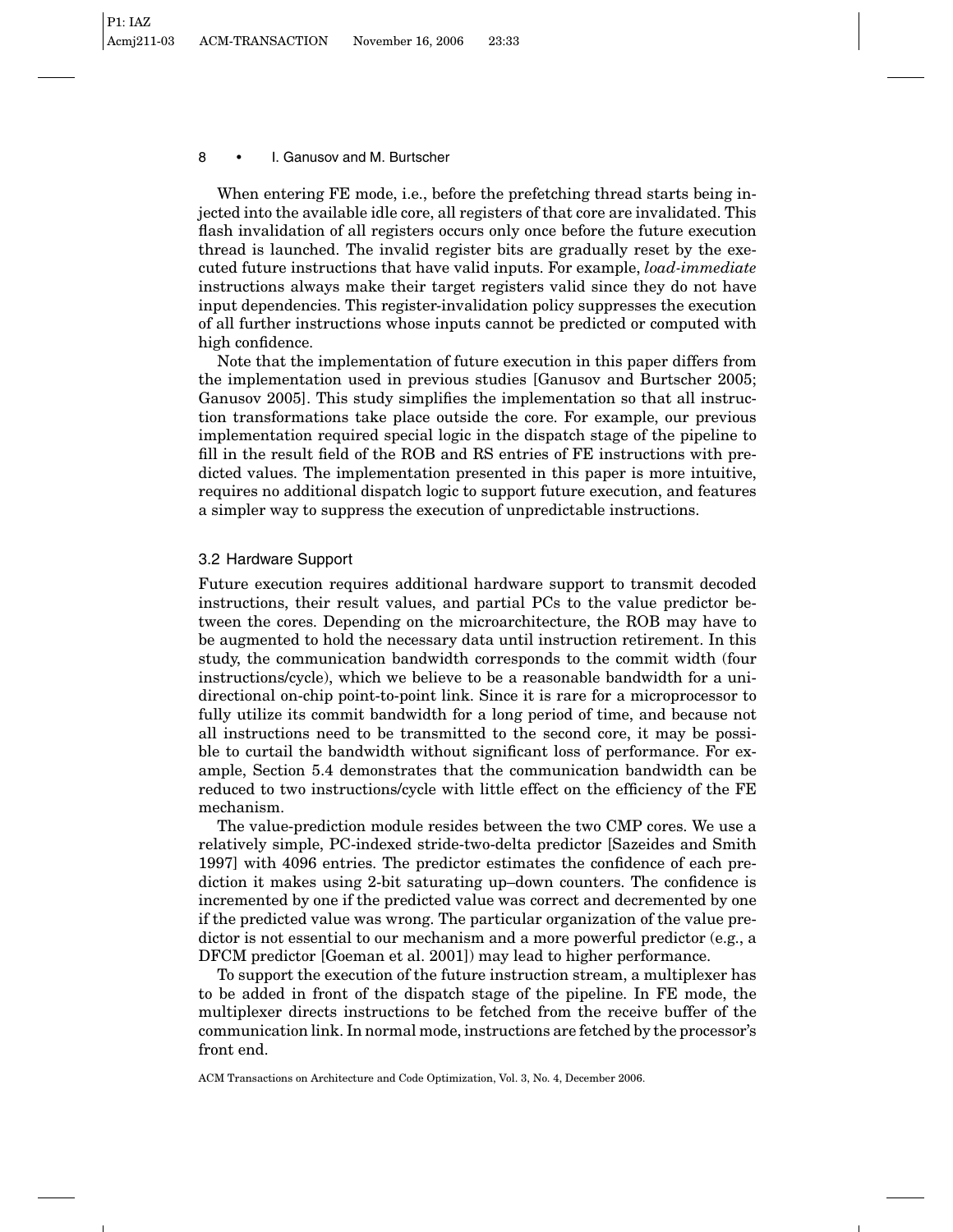| Processor                        |                                             |  |  |  |
|----------------------------------|---------------------------------------------|--|--|--|
| Fetch/dispatch/commit width      | 4/4/4                                       |  |  |  |
| I-window/ROB/LSQ size            | 64/128/64                                   |  |  |  |
| Physical registers               | 184                                         |  |  |  |
| LdSt/Int(IntMult)/FP units       | 2/4(2)/2                                    |  |  |  |
| Branch predictor                 | 16k-entry bimodal/gshare hybrid             |  |  |  |
| RAS entries                      | 16                                          |  |  |  |
| <b>BTB</b>                       | 2k entries, 2-way                           |  |  |  |
| Branch misprediction penalty     | Minimum 12 cycles                           |  |  |  |
| Memory Subsystem                 |                                             |  |  |  |
| Cache sizes                      | 64kB IL1, 64kB DL1, 2MB L2                  |  |  |  |
| Cache associativity              | $2$ -way L1, 8-way L2                       |  |  |  |
| Cache load-to-use latencies      | 3 cyc L1, 12 cyc L2                         |  |  |  |
| Cache line sizes                 | 64B L1, 64B L2                              |  |  |  |
| Cache MSHRs                      | 16 L1, 24 L2                                |  |  |  |
| Main memory latency              | Minimum 400 cycles                          |  |  |  |
| Main memory bus                  | Split-trans., 8B-wide, 4:1 frequency ratio, |  |  |  |
|                                  | contention, queuing, bandwidth modeled      |  |  |  |
| Hardware stream prefetcher       | between L2 and main memory, 16 streams,     |  |  |  |
|                                  | max. prefetch distance: 8 strides           |  |  |  |
| <b>Future Execution Hardware</b> |                                             |  |  |  |
| Future value predictor           | 4k-entry ST2D, 2bc conf. estimator          |  |  |  |
| Prediction distance              | 4 strides ahead                             |  |  |  |
| Intercore communication link     | 5-cycle latency, 4 insns/cycle bandwidth    |  |  |  |
| Communication link buffer size   | 64 instructions                             |  |  |  |

#### Table I. Simulated Processor Parameters

The processor's register file may have to be extended to accommodate an invalid bit for each physical register. Only one extra bit per register is needed. Many modern microprocessors already include some form of dirty or invalid bits associated with each register that could be utilized by the FE mechanism.

Since we model a two-way CMP with private L1 caches, we need a mechanism to keep the data in the private L1 caches of the two cores consistent. In this work, we rely on an invalidation-based cache coherency protocol for this purpose. Therefore, whenever the main program executes a store instruction, the corresponding cache block in the private cache of the future core is invalidated. Since store instructions are not sent to the future core, future execution never incurs any invalidations.

# 4. EVALUATION METHODOLOGY

We evaluate future execution using an extended version of the SimpleScalar v4.0 simulator [Larson et al. 2001]. The baseline is a two-way CMP consisting of two identical four-wide dynamic superscalar cores that are similar to the Alpha 21264 (Table I). The minimum memory latency for the baseline processor is 400 cycles. We model bandwidth and contention on the memory bus and limit the number of outstanding bus transactions to 32. We used CACTI 3.2 [Shivakumar and Jouppi 2001] to determine the simulated cache access latencies.

The communication latency between the two cores is five cycles and the communication bandwidth corresponds to the commit width (four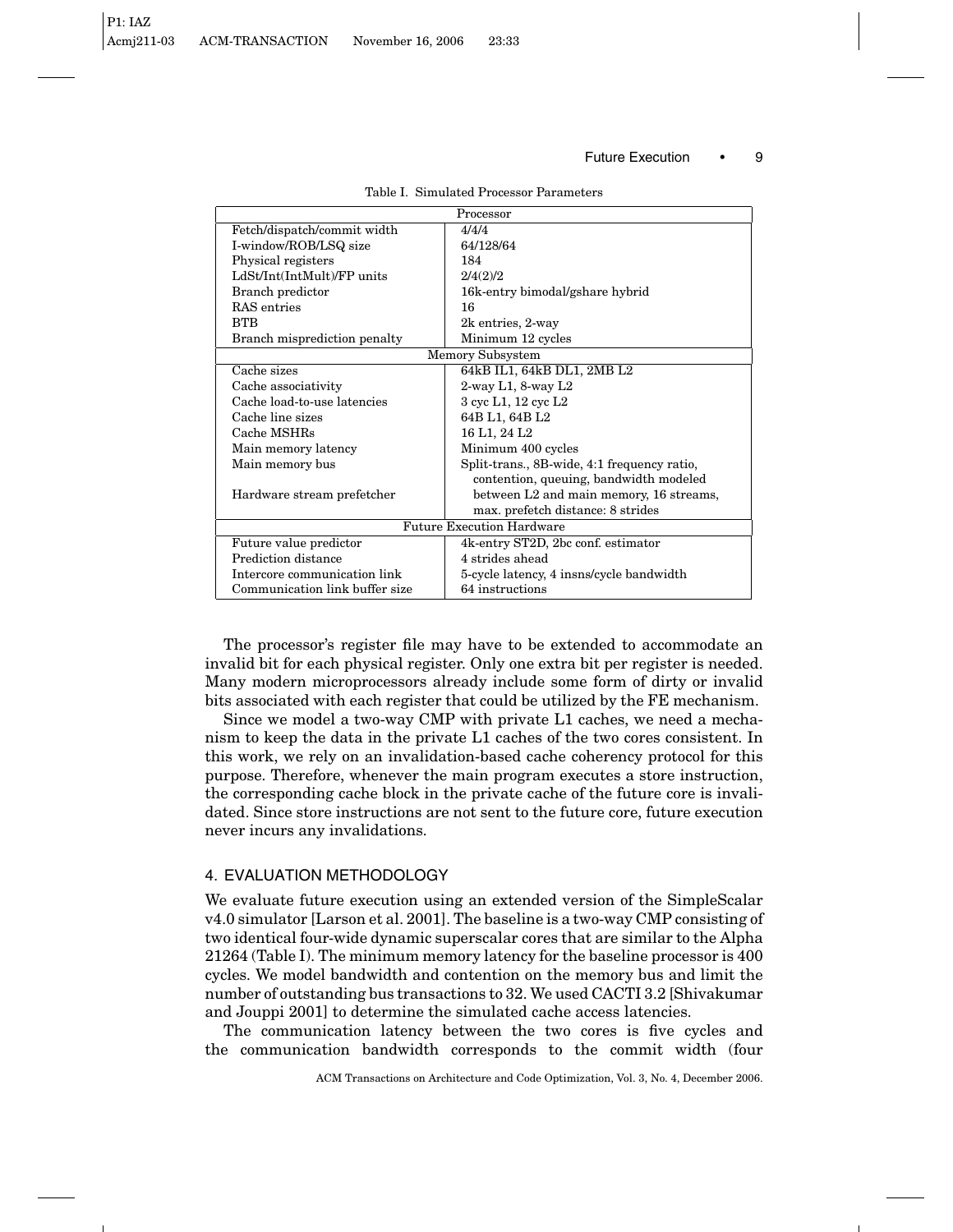instructions/cycle). Note that FE is not very sensitive to the communication latency (see Section 5.4). In all modeled configurations, we assume that one of the cores in the CMP can be used for future execution. We also simulate a configuration with an aggressive hardware stream prefetcher [Palacharla and Kessler 1994] between the shared L2 cache and main memory. The stream prefetcher tracks the global history of the last 16 miss addresses, detects arbitrary-sized strides and applies a stream-filtering technique by only allocating a stream after a particular stride has been observed twice. It can simultaneously track 16 independent streams and prefetch up to 8 strides ahead of the data consumption of the processor. Our implementation of the future execution mechanism employs a stride-two-delta (ST2D) value predictor [Sazeides and Smith 1997] that predicts values four iterations ahead. Predicting four iterations ahead does not require extra time, in case of the ST2D predictor. We simply modified the predictor hardware to add the predicted stride four times, which is achieved by a rewiring that shifts the predicted stride by two bits.

We use all 26 integer and floating-point programs from the SPECcpu2000 benchmark suite [http://www.spec.org/osg/cpu2000/ ]. The programs are run with the SPEC-provided reference inputs. If multiple reference inputs are given, we simulate the corresponding programs with up to the first three inputs and average the results from the different runs. The only exception to this rule is the program *vpr*, which has two reference inputs. We simulate only one of the reference inputs (routing), because SimpleScalar could not simulate *vpr* correctly with the second input (placement). The C programs were compiled with Compaq's C compiler V6.3-025 using "–O3 –arch ev67 –non shared" plus feedback optimization. The  $C_{++}$  and Fortran 77 programs were compiled with  $g$ ++/g77 V3.3 using "-O3 -static." The Fortran 90 programs were compiled with Compaq's f90 compiler V5.3-915.

We use the SimPoint 3.1 toolset [Sherwood et al. 2002] and SimpleScalar's *sim-safe* simulator to identify representative simulation points. Each program is simulated for 500 million instructions after fast-forwarding past the number of instructions determined by SimPoint. Note that we use simulation points that are different from the simulation intervals use in previous studies on future execution [Ganusov and Burtscher 2005; Ganusov 2005]. Those studies use SimPoint 1.1 and the ATOM binary instrumentation and analysis tool [Srivastava and Eustace 1994] to produce the simulation points.

Table II provides information about the benchmarks used. The cache miss rates shown are local. Out of the 26 programs used in this study, four integer and two floating-point programs are not memory-bound, since they obtain less than 5% speedup with a perfect L2 cache. The perfect-cache speedup for the rest of the programs varies greatly and reaches up to 1400% for *mcf*. This large speedup is explained by an exceptionally large number of L1 misses and a very high L2 cache miss rate that reaches 48.6%. Note that for several memorybound programs (e.g., *mcf*, *art*, *equake*, and *swim*), the perfect L2 cache speedup cannot be obtained even with a perfect prefetching scheme because of memory bus bandwidth limitations.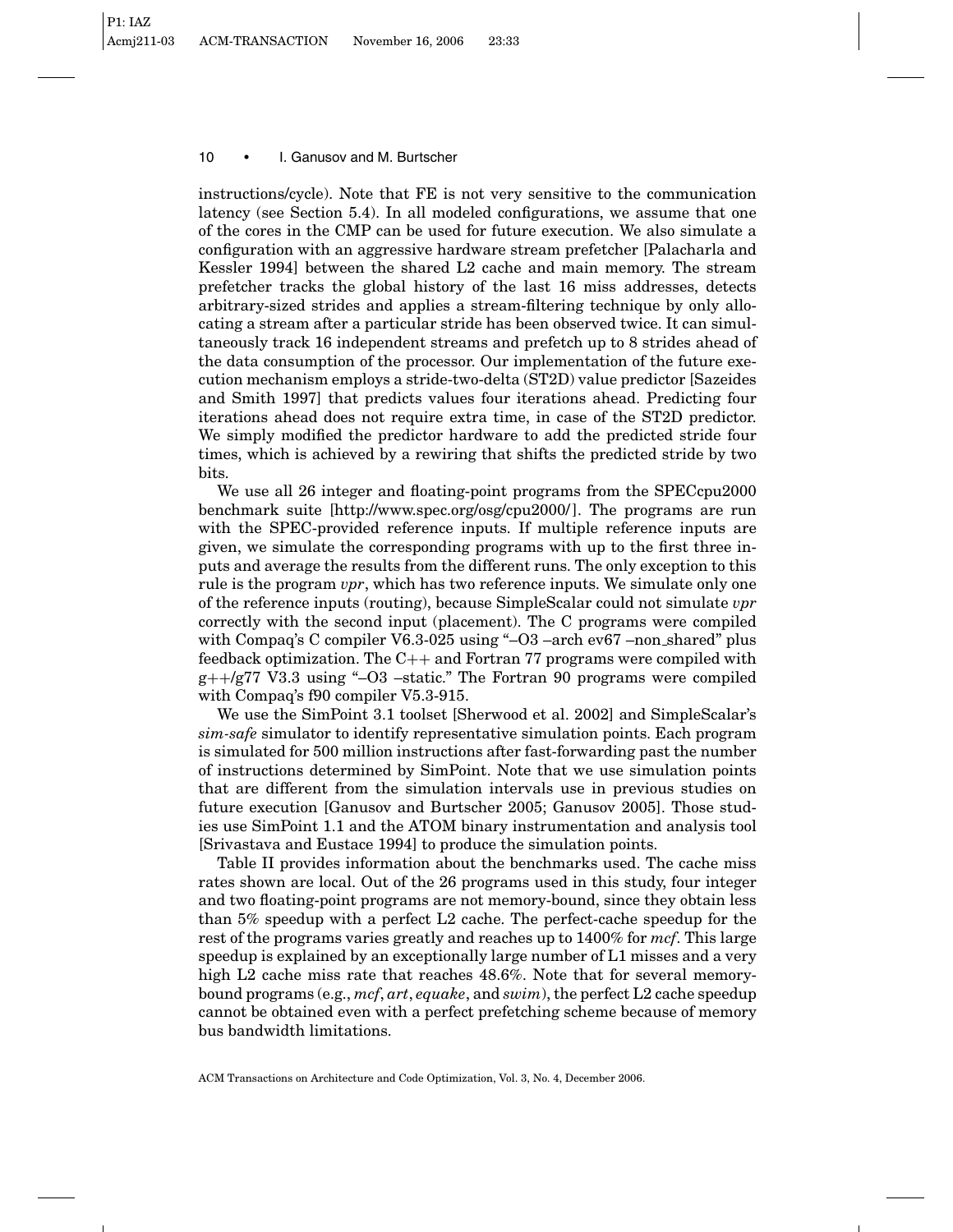|          | NoPref     | Loads  | L1 Miss            | $L2$ Miss   | Perfect L2     |
|----------|------------|--------|--------------------|-------------|----------------|
| App.     | <b>IPC</b> | (M)    | Rate $(\%)$        | Rate $(\%)$ | Speedup $(\%)$ |
| bzip2    | 1.56       | 143.94 | 1.47               | 0.70        | 24.55          |
| crafty   | 1.92       | 155.85 | 0.82               | 0.07        | 2.10           |
| eon      | 1.75       | 148.32 | 0.12               | 0.00        | 0.20           |
| gap      | 1.44       | 127.02 | 0.36               | 1.22        | 24.62          |
| gcc      | 1.33       | 180.30 | 2.56               | 1.10        | 30.38          |
| gzip     | 1.69       | 113.80 | 3.52               | 1.77        | 3.35           |
| mcf      | 0.04       | 209.74 | $\overline{2}3.11$ | 48.62       | 1399.55        |
| parser   | 0.84       | 125.79 | 2.56               | 2.40        | 103.48         |
| perlbmk  | 1.77       | 146.69 | 0.30               | 0.09        | 7.42           |
| twolf    | 1.29       | 144.63 | 5.04               | 0.05        | 1.84           |
| vortex   | 2.09       | 130.30 | 0.75               | 0.39        | 34.55          |
| vpr      | 0.54       | 165.19 | 3.10               | 3.29        | 120.41         |
| ammp     | 1.44       | 132.32 | 3.90               | 1.35        | 31.92          |
| applu    | 0.97       | 114.27 | 2.10               | 6.64        | 198.38         |
| apsi     | 2.43       | 120.67 | 1.52               | 0.78        | 10.81          |
| art      | 0.69       | 148.46 | 19.72              | 6.97        | 183.48         |
| equake   | 0.26       | 234.53 | 7.50               | 24.40       | 675.56         |
| facerec  | 1.15       | 123.90 | $\overline{2.40}$  | 4.83        | 178.51         |
| fma3d    | 0.80       | 150.17 | 3.01               | 7.10        | 217.41         |
| galgel   | 2.49       | 184.71 | 2.94               | 0.29        | 2.00           |
| lucas    | 0.42       | 80.69  | 7.91               | 23.68       | 431.63         |
| mesa     | 1.92       | 129.16 | 0.32               | 0.55        | 23.04          |
| mgrid    | 0.91       | 183.09 | 2.42               | 19.02       | 203.19         |
| sixtrack | 2.62       | 96.83  | 0.23               | 0.18        | 4.77           |
| swim     | 0.42       | 123.65 | 8.51               | 19.11       | 689.75         |
| wupwise  | 1.30       | 114.31 | 1.15               | 3.60        | 134.67         |

Table II. Benchmark Suite Details (for the Simulated Intervals of 500 M Instructions)

# 5. EXPERIMENTAL RESULTS

In this section, we experimentally measure the effectiveness of our proposed mechanism. Section 5.1 evaluates the performance of prefetching, based on future execution and compares the speedups with those of stream prefetching. In Section 5.2, we take a closer look at prefetching itself and gain additional insight by measuring the prefetching accuracy and coverage as well as the timeliness of prefetches. In Section 5.3, we compare our future execution technique to prefetching, based on several variations of runahead execution and show that the two techniques are complementary to each other. Finally, in Section 5.4 we study the sensitivity of future execution to several parameters of the baseline microprocessor, such as the minimum memory latency, the intercore communication delay/bandwidth, and the prefetch distance.

## 5.1 Execution Speedup

In this section, we compare the performance impact of our prefetching technique to a stream-based hardware prefetcher. The base machine for this experiment is described in Table I. It represents an aggressive superscalar processor without hardware prefetching. We model three processor configurations: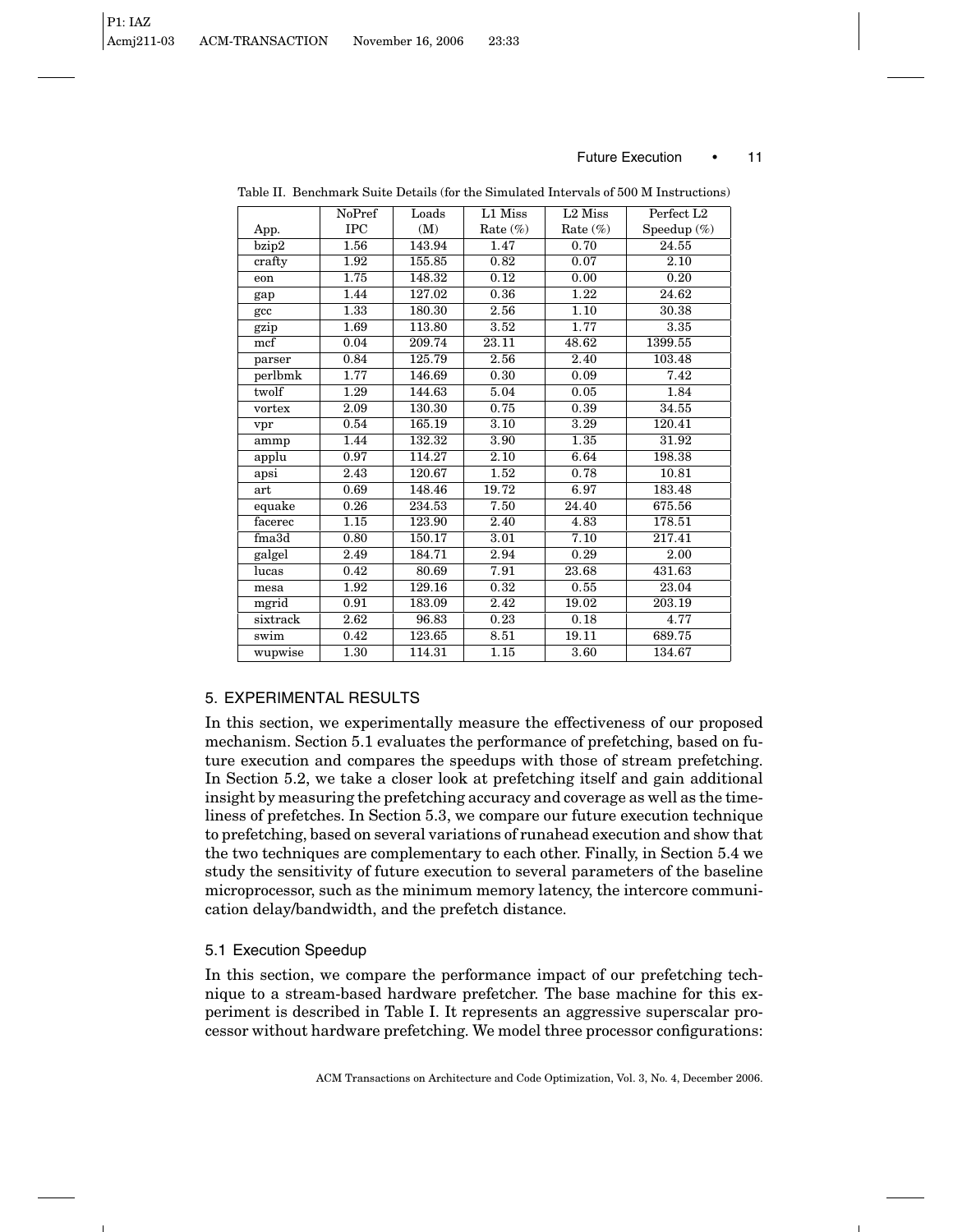

Fig. 5. Execution speedup.

the baseline with prefetching based on future execution (*fexec*), the baseline with an aggressive hardware stream prefetcher between the shared L2 cache and main memory (*stream*) [Palacharla and Kessler 1994], and the baseline with stream prefetching as well as future execution (*stream* + *fexec*). Figure 5 presents speedups for individual programs, as well as the geometric mean over the integer and the floating-point programs (integer programs are shown in the left panel, floating-point programs in the right panel). Note that the scale of the y axis for the SPECint and the SPECfp benchmarks is different. The percentages on top of the bars are the speedups of future execution combined with stream prefetching (*stream* + *fexec*) over stream prefetching alone (*stream*).

The results show that the hardware stream prefetcher used in our study is very effective, attaining significant speedups for the majority of the programs, with peaks of 306% for *swim* and 159% for *lucas*. The average speedup over the SPECint programs is 13%, while the SPECfp applications experience an average speedup of 48%. Note that we tuned the parameters of the stream prefetcher to maximize the prefetching timeliness and to minimize cache pollution on our benchmark suite.

When the model with only future execution is compared to the model with only stream prefetching, future execution outperforms stream prefetching on five programs, while stream prefetching is better on nine. The remaining twelve programs achieve about the same performance with both models. As the following section will show, in many cases the stream prefetcher can prefetch fewer load misses than future execution, but it provides more timely prefetching and, hence, larger performance improvements. The timeliness of the prefetches issued by future execution can be improved by adjusting the prediction distance of the future value predictor, but we use the same prediction distance throughout this paper (except for Section 5.4) to make the results comparable. Nevertheless, the *fexec* model provides significant speedup (over 5%) for 12 programs, with an average speedup of 13% for the integer and 40% for the floating-point programs, and a maximum of 227% on *swim*.

The model with the best performance is the one that combines the stream prefetcher and future execution. On average, this model has a 50% higher IPC than the model with no prefetching. Moreover, this model has a 10% higher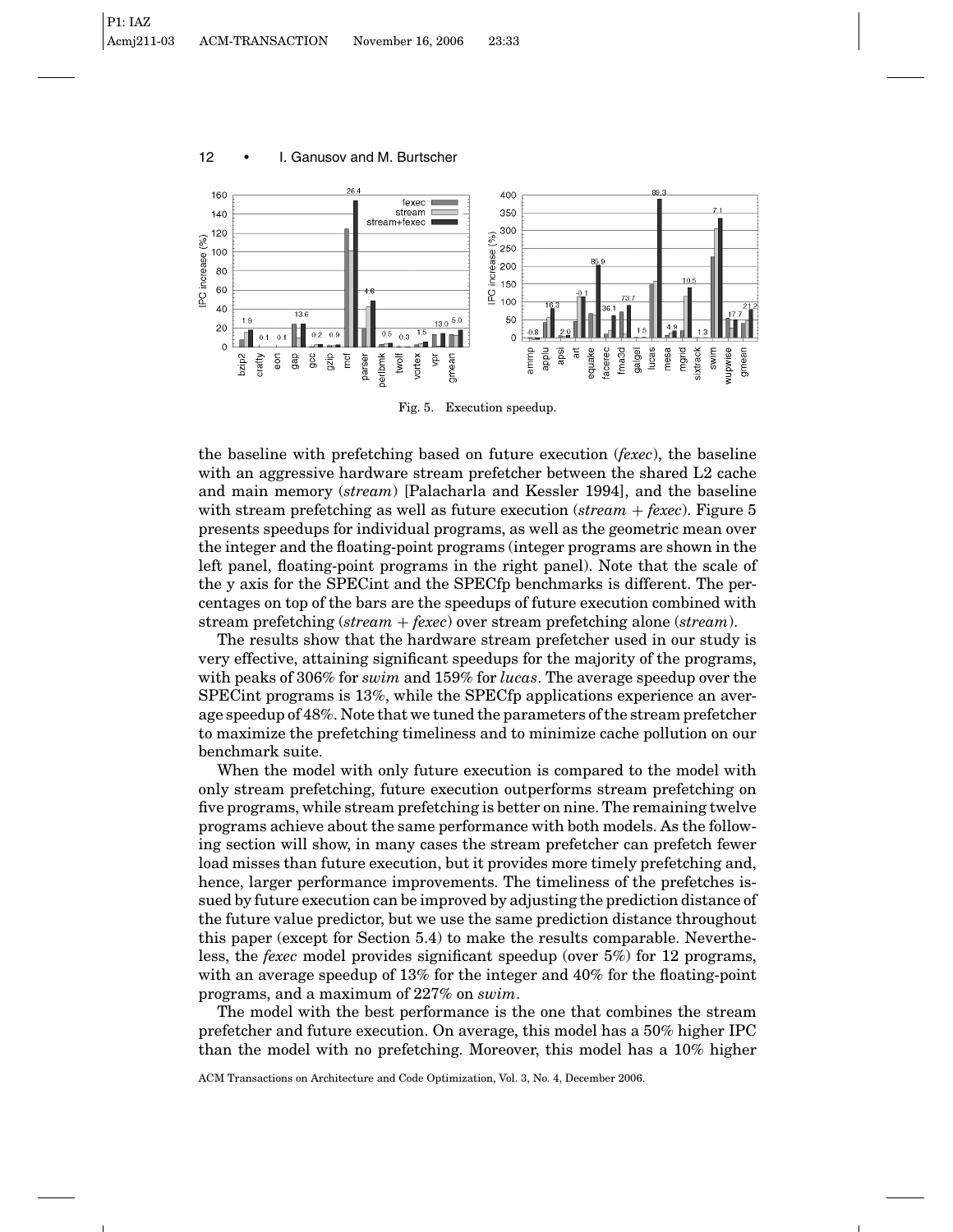

IPC than the baseline with stream prefetching. Out of the 26 programs used in our study, 12 significantly benefit (over  $5\%$  improvement) from future execution when it is added to the baseline that already includes a hardware stream prefetcher. If we look at the behavior of the integer and floating-point programs separately, adding future execution to the baseline with a stream prefetcher increases the performance of SPECint and SPECfp by 5 and 21%, respectively. This indicates that future execution and stream prefetching interact favorably and complement each other by prefetching different classes of load misses.

Overall, the results in this section demonstrate that future execution is quite effective on a wide range of programs and works well alone and in combination with a stream prefetcher.

## 5.2 Analysis of Prefetching Activity

In this section, we provide insight into the performance of prefetching based on future execution by taking a closer look at the prefetching activity. We begin by presenting the prefetch coverages obtained by different prefetching techniques. We define the prefetch coverage as the ratio of the total number of useful prefetches (i.e., the prefetches that reduce the latency of a cache missing memory operation) to the total number of misses originally incurred by the application.

Figure 6 shows the prefetch coverages for different prefetch schemes, illustrating significant coverage, especially for SPECfp. On roughly one-half of the programs, the coverage achieved by future execution is higher than that achieved by the stream prefetcher. The value predictor that assists the future execution makes predictions based on the local history of values produced by a particular static instruction, while the stream prefetcher observes the global history of values. Therefore, the two techniques exploit different kinds of patterns, akin to local and global branch predictors.

When stream prefetching is combined with future execution, the two techniques demonstrate significant synergy. In eleven programs (*bzip2*, *gcc*, *perlbmk*, *ammp*, *applu*, *apsi*, *equake*, *facerec*, *fma3d*, *lucas*, and *mesa*) the coverage is at least 10% higher than when either technique is used alone. Overall,

ACM Transactions on Architecture and Code Optimization, Vol. 3, No. 4, December 2006.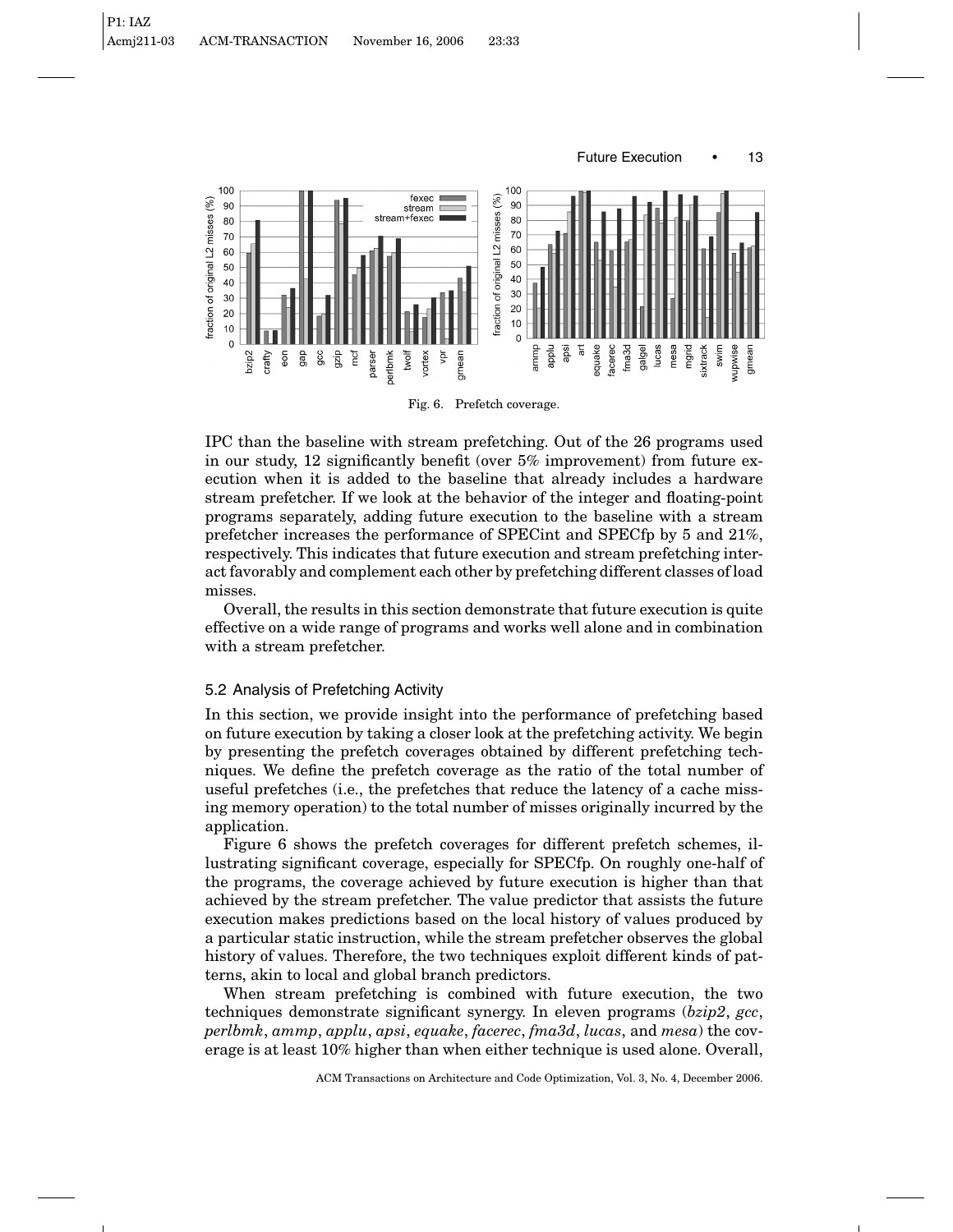



Fig. 7. Distribution of cache misses that were prefetched by a stream prefetcher (*stream*), based on value predictions (*vpred*), and using future execution (*fexec*).

future execution increases the prefetching coverage from 34 to 51%, on the integer, and from 63 to 85%, on the floating-point programs.

Figure 7 shows the breakdown of the prefetch coverage for the case when stream prefetching is combined with future execution (*stream* + *fexec* configuration). The lower segment of each bar corresponds to the prefetches initiated by the stream prefetcher. The middle portion shows how many prefetches were issued based on predictions provided by the value predictor. The upper part of each bar represents the portion of issued prefetch addresses that required the execution of instructions to compute the correct prefetch address. The height of the stacked bar indicates the total fraction of misses that were prefetched. Note that the height of the bar is sometimes slightly less than reported in Figure 6, because the origin of some of the prefetches could not be determined. In this study, if multiple prefetch mechanisms issued prefetches for the same memory location, the mechanism that issued the earliest prefetch is given credit for that prefetch request.

Figure 7 illustrates that future value prediction and future execution provide a significant coverage increase over the stream prefetcher (over 10%) for 16 out of the 26 applications used in our study. Out of these 16 applications, 6 programs benefit mostly from future execution, 8 programs owe most of the coverage increase to future value prediction, and 2 programs benefit roughly equally from value prediction and future execution. Note that in seven programs the addition of future execution makes the stream prefetcher more effective. For example, *gap* gets almost all of its misses prefetched by the stream prefetcher, but the data in Figure 6 demonstrate that stream prefetching can prefetch less than a one-half of the cache misses without future execution. We suspect that this is caused by favorable interactions between the loads issued from the future core and the stream prefetcher, where future loads enable more precise and earlier identification of important streams that are then further prefetched by the stream prefetcher. On average, future execution increases the coverage provided by the stream prefetcher from 34 to 41%, on the integer applications, and from 63 to 66%, on the floating-point programs.

We next analyze the accuracy of our prefetching scheme by comparing the number of useless prefetches issued by the prefetching mechanisms to the total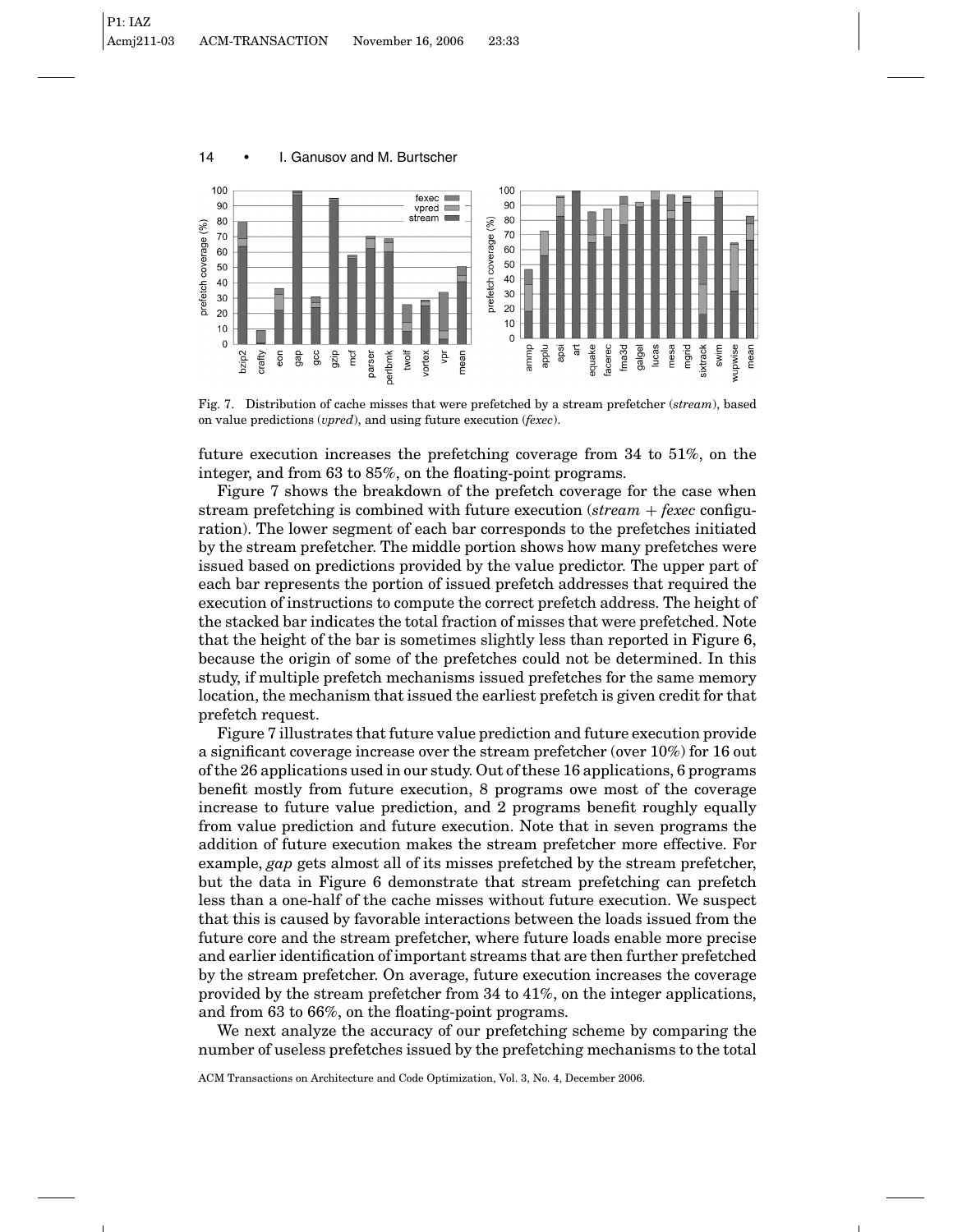

Fig. 8. Percentage of useless prefetches issued by different prefetching mechanisms relative to the total number of prefetches issued.

number of prefetches issued. We categorize a prefetch request as useless if the prefetched data is evicted from the cache before being used by the main thread. Figure 8 shows the percentage of useless prefetches associated with the two prefetching schemes. The results illustrate that a large majority of the prefetches issued are useful in both the SPECint and the SPECfp programs with over 70% of useful prefetches for both techniques. There are a few interesting cases where stream prefetching causes much fewer useless prefetches than future execution. They occur in the programs *eon*, *gap*, *twolf*, *facerec*, and *sixtrack*. We find that useless prefetches occur in loops where many loads depend on the values of a loop-carried dependency passed through memory that is not preserved by future execution. This results in computing the wrong addresses for load instructions and the fetching of useless data. We suspect that in *sixtrack* many prefetches are issued too far in advance and get evicted from the cache before being used. However, even though the accuracy of the stream prefetcher is higher in those cases, the coverage for many of the programs is quite small, meaning that the higher accuracy does not noticeably improve the performance.

Finally, we investigate the prefetch timeliness of the different schemes. The prefetch timeliness indicates how much of the memory latency is hidden by the prefetches. The results are presented in Figure 9. For each program, the upper bar corresponds to the *fexec* model, the middle bar to the *stream* model, and the lowest bar represents the *stream* + *fexec* model. Each bar is broken down into five segments corresponding to the fraction of the miss latency hidden by the prefetches: less than 100 cycles (darkest segment), between 100 and 200 cycles, between 200 and 300 cycles, between 300 and 400 cycles, and over 400 cycles (lightest segment). Therefore, the lightest segment represents the fraction of prefetches that hide the minimum full-memory latency.

Both future execution and stream prefetching are quite effective at hiding the memory access latency. In case of future execution, 65% of the prefetches in SPECint and 55% of the prefetches in SPECfp are completely timely, fully eliminating the associated memory latency. For both the integer and the floatingpoint programs, only 25% of the prefetches hide less than 100 cycles of latency (one-quarter of the memory latency). The timeliness of future execution

ACM Transactions on Architecture and Code Optimization, Vol. 3, No. 4, December 2006.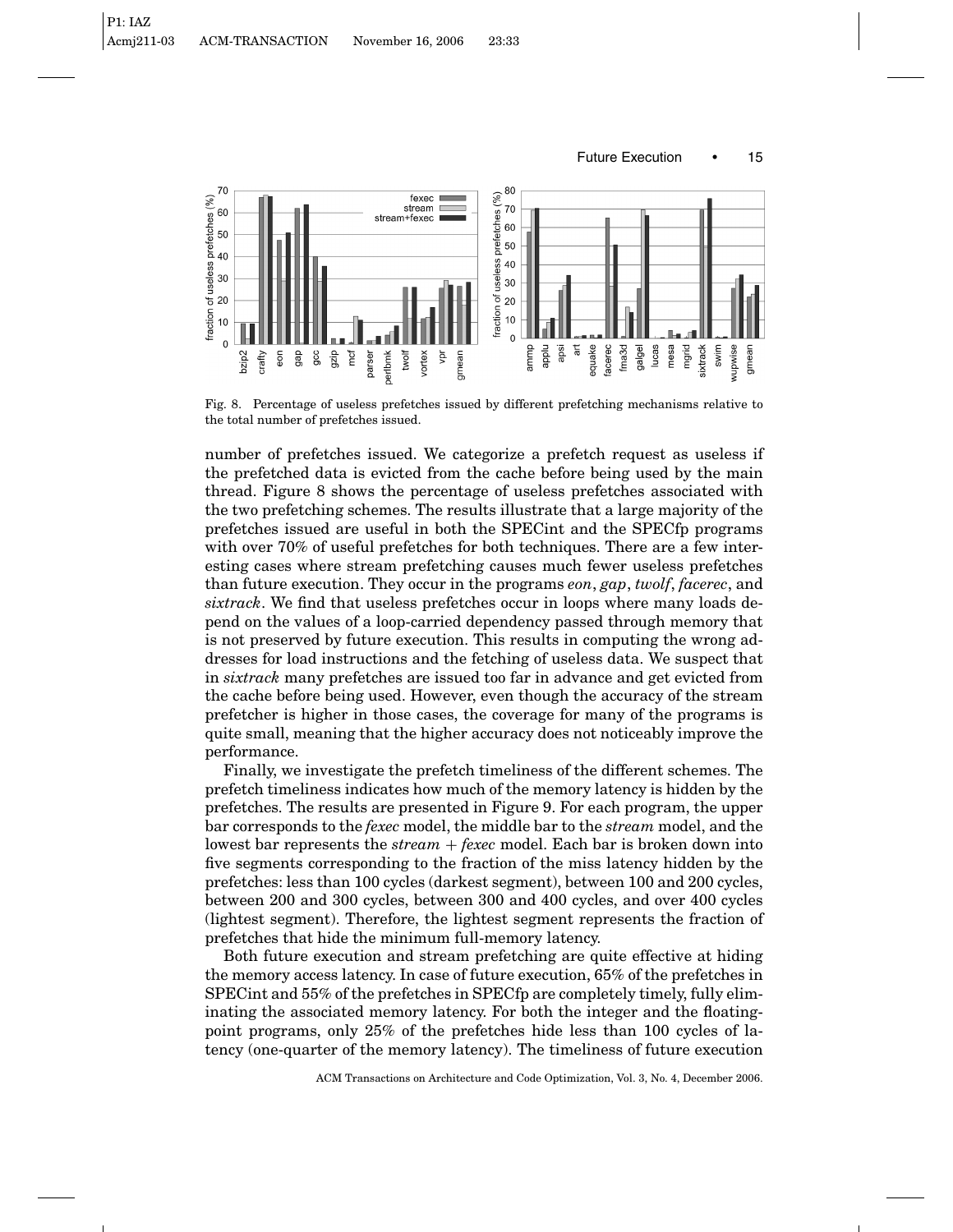

Fig. 9. Timeliness of the prefetches.

prefetches can be improved by adjusting the prediction distance of the future value predictor. For example, increasing the prediction distance from 4 to 8 increases the number of completely timely prefetches for most of the programs, with a low prefetch timeliness by at least 15%, resulting in significant increase in performance (see Section 5.4).

Overall, this section demonstrates that prefetching based on future execution is quite accurate, significantly improves the prefetching coverage over stream prefetching, and provides timely prefetches, which may be further improved by dynamically varying the prediction distance.

## 5.3 Comparison with Runahead Execution

The previous subsections showed that prefetching based on future execution is quite effective and provides significant speedups over the baseline with an aggressive stream prefetcher. In this section, we compare our mechanism to several variations of runahead execution, a recently proposed execution-based prefetching technique.

The concept of runahead execution was first proposed for in-order processors [Dundas and Mudge 1997] and then extended to perform prefetching for out-oforder architectures [Mutlu et al. 2003]. The runahead architecture "nullifies" and retires all memory operations that miss in the L2 cache and remain unresolved at the time they reach the ROB head. It starts by taking a checkpoint of the architectural state and retiring the missing load before the processor enters runahead mode. Once in runahead mode, instructions execute normally except for two major differences. First, the instructions that depend on the result of the load that was "nullified" do not execute but are nullified as well. They commit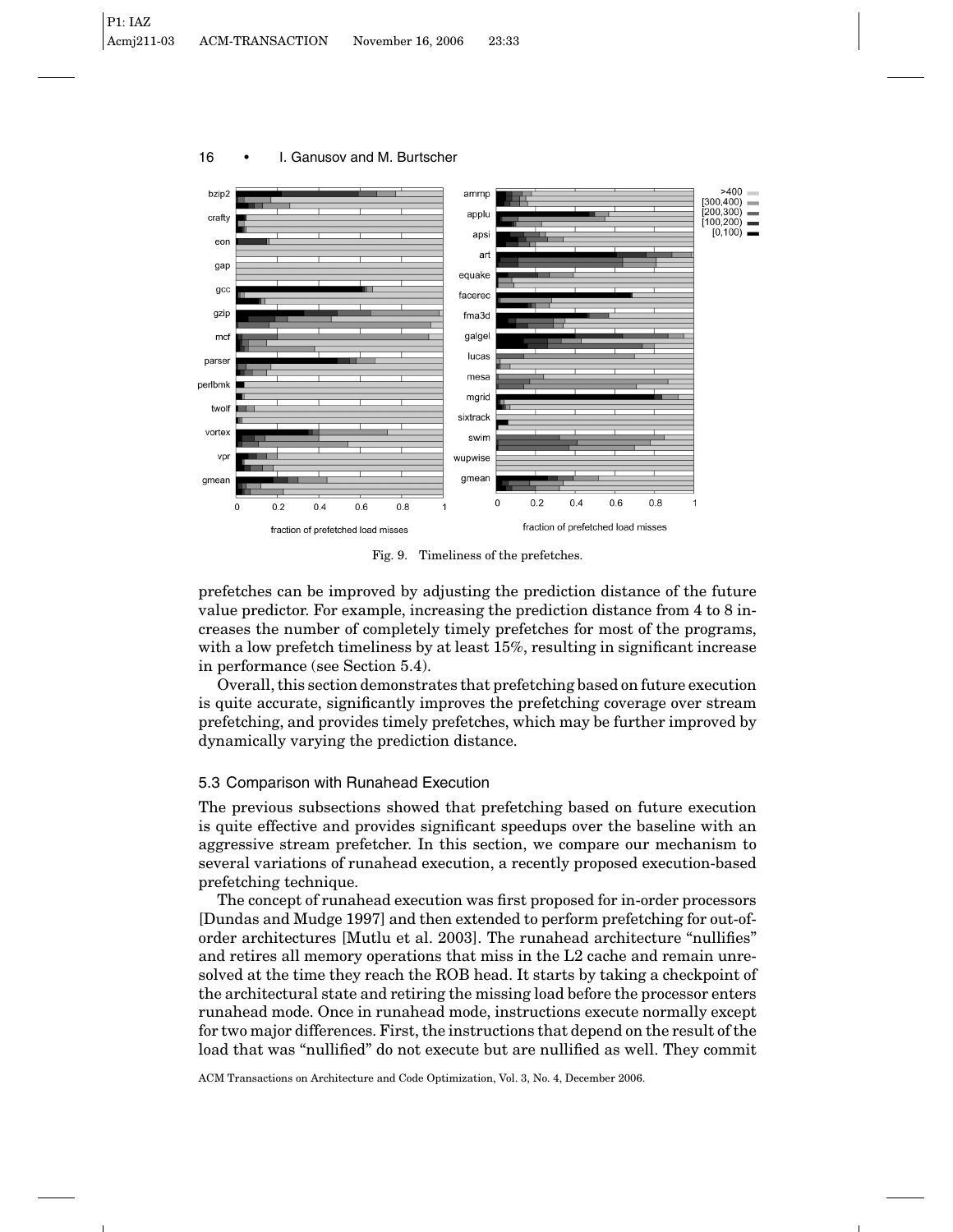an invalid result and retire as soon as they reach the head of the ROB. Second, store instructions executed in runahead mode do not overwrite data in memory. When the original "nullified" memory operation completes, the processor rolls back to the checkpoint and resumes normal execution. All register values produced in runahead mode are discarded.

We implemented a version of runahead execution similar to the one described by Mutlu et al. [2003]. Runahead mode is triggered by load instructions that stall for more than 30 cycles. Store data produced in runahead mode is retained in a runahead cache, which is flushed upon the exit from runahead mode.

In addition to this conventional version of runahead execution, we implement and evaluate two extensions. First, we employ value prediction to supply load values for the long-latency load instructions. When such loads time out, a stride-two-delta value predictor provides a predicted load value and a prediction confidence. If the confidence is above threshold, the predicted value is allowed to propagate to the dependent instructions. If the confidence is below threshold, the result of the load instruction that timed out is invalidated in the same way loads are invalidated in the conventional runahead mechanism.

Second, we implement the checkpointed early load-retirement mechanism (CLEAR) [Kirman et al. 2005], which attempts to avoid squashing the correct program results produced in runahead mode. The CLEAR mechanism utilizes value prediction to provide values for the load instructions that time out and is similar in spirit to checkpoint-assisted value prediction, as proposed by Ceze et al. [2004]. While the conventional runahead mechanism checkpoints the processor state only once before entering runahead mode, CLEAR checkpoints the processor state before every prediction that is made in runahead mode. If the value provided by a value predictor was incorrect, the processor state is rolled back to the checkpoint corresponding to that value prediction. However, if the prediction was correct, the corresponding checkpoint is released and the processor does not have to roll back after the long-latency memory operation completes.

Note that both runahead extensions that we evaluate in this study share value prediction and confidence estimation tables with the future execution mechanism. When runahead is used without future execution, only load instructions update the value predictor. When runahead and future execution are used together, every committed instruction updates the value predictor with the exception of stores, branches, and system calls. Our implementation of CLEAR assumes an unlimited number of available checkpoints.

Figure 10 shows the execution speedup of different techniques relative to the *stream* baseline. First, we compare the performance of future execution without runahead execution, shown in Figure 5, to the performance of different runahead schemes when they are used without future execution. Overall, the geometric-mean speedups of different runahead techniques and FE are similar when they are applied separately. On average, conventional runahead, runahead with value prediction, and CLEAR provide performance improvements of 2, 6.4, and 7.2% on SPECint and around 17% on SPECfp. FE provides 5% speedup on SPECint and 21% on SPECfp applications.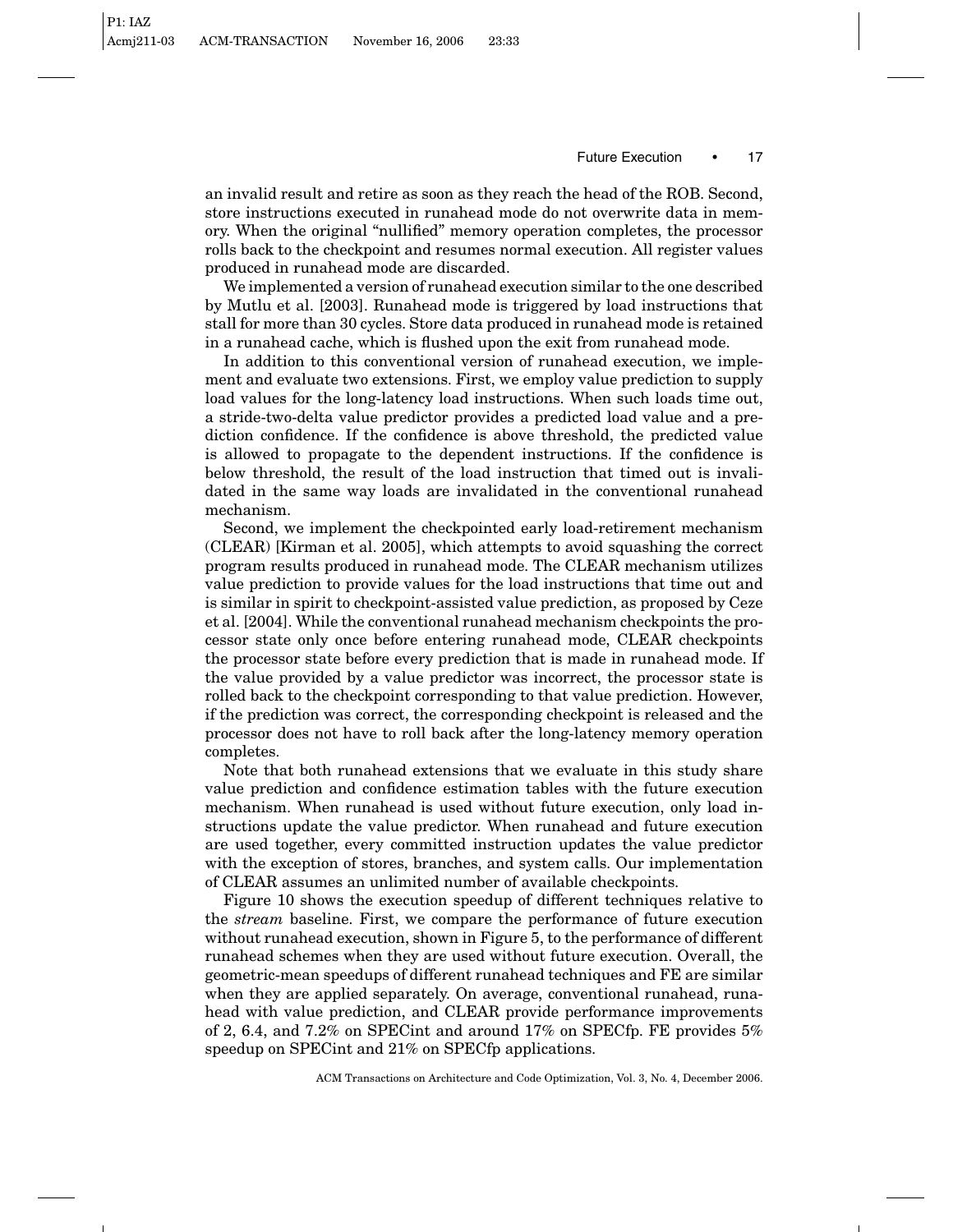

18 • I. Ganusov and M. Burtscher

Fig. 10. Comparison with runahead execution.

When runahead execution and future execution are employed together, their cumulative effect is quite impressive. The average speedups for the conventional runahead implementation rise to 6.5 and 29% for the integer and the floating-point programs, respectively. The average speedups for runahead with value prediction also exhibits a significant boost with future execution, increasing from 6.4 to 9.1% for SPECint and from 16 to 29% for SPECfp applications. The CLEAR mechanism demonstrates similar performance improvements. The interaction between future and runahead execution is especially favorable with eight programs (*mcf*, *vpr*, *applu*, *facerec*, *fma3d*, *equake*, *mgrid*, and *wupwise*), where the speedups are from 5 to 50% higher than when either of the techniques is used alone.

Runahead allows prefetching cache misses that are within close temporal proximity of the long-latency load instructions that initiated runahead mode. Therefore, even though runahead execution obtains significant prefetch coverage while the processor is in runahead mode, its potential is limited by the length of the runahead period. On the other hand, FE prefetches can generally hide more latency than runahead prefetches, because the FE mechanism issues memory requests several iterations ahead of the current execution point. In spite of the better prefetch timeliness, FE's coverage is sometimes limited by the value prediction coverage and the regularity of the address-generating slices. The combination of runahead execution and future execution allows to exploit the strengths of both approaches, thus resulting in symbiotic behavior.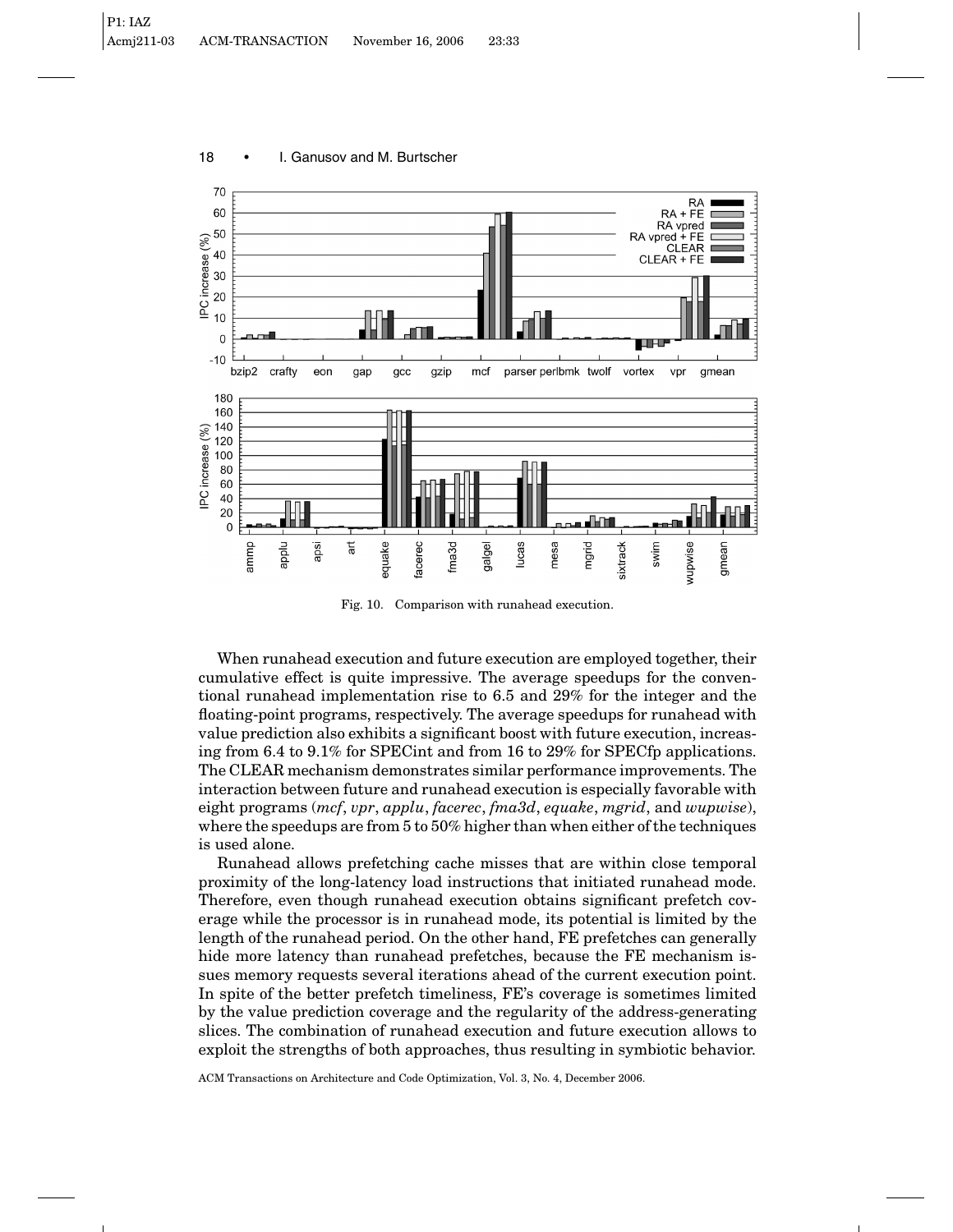

Fig. 11. Sensitivity of future execution to the main memory latency.



Fig. 12. Sensitivity of future execution to the intercore communication delay.

## 5.4 Sensitivity Analysis

In this subsection we evaluate the effectiveness of future execution when several hardware parameters are varied. First, we investigate the effect of the memory latency on FE's performance. Second, we compare the performance of FE configurations with different intercore communication latencies and bandwidth capabilities. Finally, we analyze the performance benefits provided by FE with different prefetch distances. All results in this subsection show the speedup provided by FE relative to the *stream* baseline.

Figure 11 shows the speedup provided by FE on processors with five different memory latencies, ranging from 100 to 500 cycles. Overall, the performance benefit for both integer and floating-point programs steadily increases with increasing memory latency. The SPECint speedup ranges from 1.6% for a relatively short 100-cycle memory latency to almost 5.5 for a 500-cycle latency. The average speedup for the SPECfp programs increases from 6.7 to 24.4%.

Figure 12 demonstrates how the communication latency between the cores affects the performance improvements provided by FE. As we increase the communication latency from 5 to 30 cycles, most of the applications show no significant changes in the amount of speedup obtained by future execution. The speedup changes by more than 5% only for four programs (*vpr*, *applu*, *facerec*, and *fma3d*). We observe that longer communication latencies seem to hurt the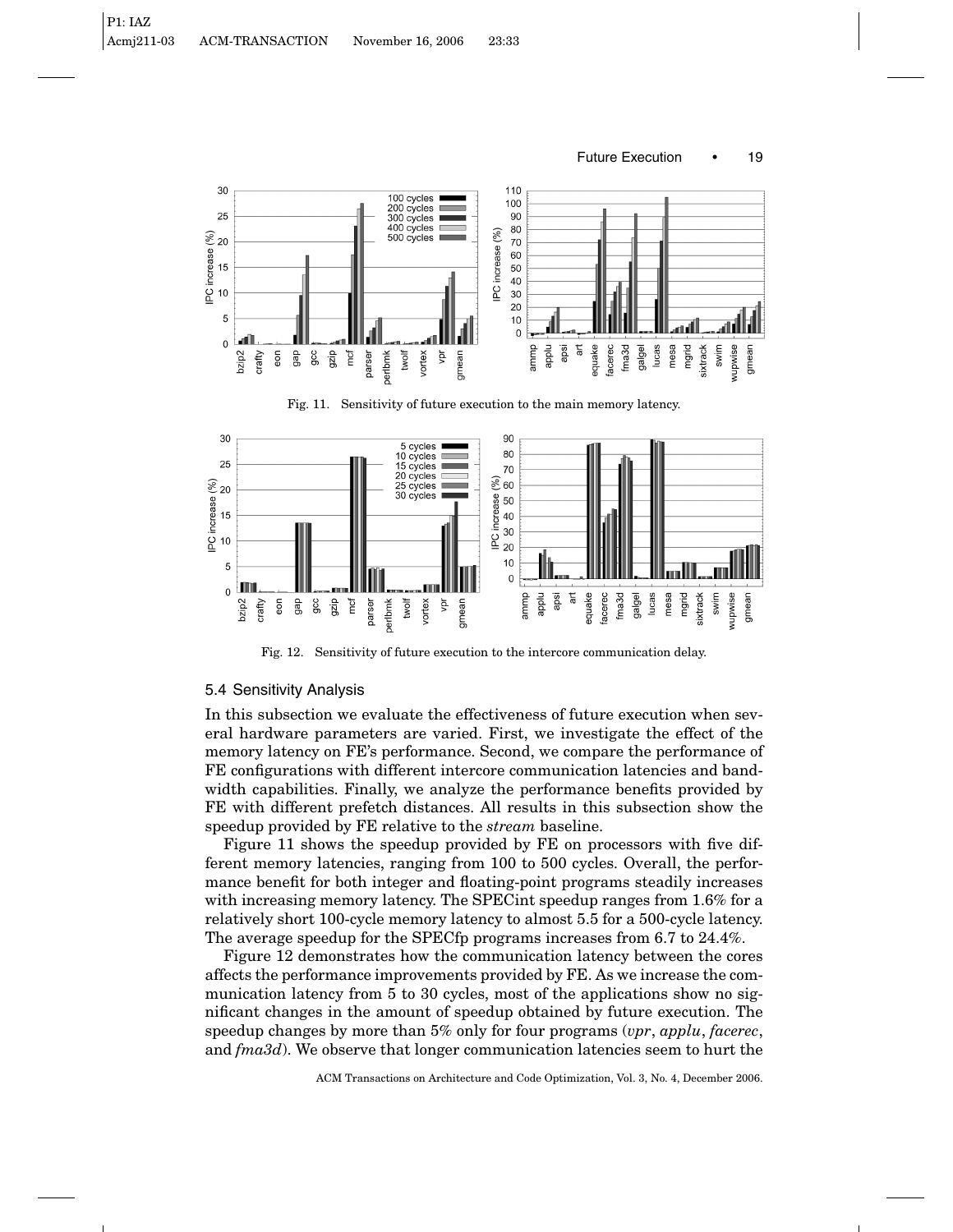

Fig. 13. Sensitivity of future execution to the intercore communication bandwidth.

performance benefit in *fma3d*. Future execution in *vpr* and *facerec* generally becomes more effective with the increasing communication delay, while *applu* demonstrates no correlation between the speedup and the communication latency. The geometric mean speedups for the SPECint and SPECfp applications change by less than 0.5%. FE is not very sensitive to the communication delay because of two main reasons. First, prefetching four iterations ahead hides the full memory latency for many of the applications and delaying a prefetch request by an additional 5–25 cycles still results in a timely prefetch. Second, even if the delayed prefetch does not hide the full memory latency, the communication delay constitutes only a small fraction of the total memory latency. Increasing the latency of a prefetched memory request by a few percent does not have a significant performance impact.

Figure 13 shows the sensitivity of future execution to the communication bandwidth between the cores. We vary the communication bandwidth from four to one instructions/cycle. The results show that decreasing the bandwidth from four to three instructions/cycle has almost no impact on the effectiveness of FE. If we cut the communication bandwidth in half to two instructions/cycle, only three programs experience a significant (over 5%) performance degradation (*vortex*, *applu*, and *equake*), while the geometric mean speedups stay practically unchanged. However, further reduction of the bandwidth to one instruction/cycle often makes the bandwidth insufficient for the effective operation of FE. In particular, six programs experience a significant performance degradation. Compared to the case where the communication bandwidth corresponds to the processor commit width (four instructions/cycle), the geometric mean speedup for integer programs decreases from 5 to 3.8%, while the IPC speedup for the floating-point applications drops from 21 to 12%. In most cases, this degradation is caused by a large number of instructions that are dropped because of the lack of space in the communication buffer. As a result, some prefetch addresses are never computed, while others are computed incorrectly and pollute the cache or the stream prefetcher's miss history (e.g., *swim*).

Next, we analyze the impact of the prefetch distance on the performance of future execution. We vary the prediction distance of the value predictor from one to ten iterations ahead and show the corresponding speedups in Figure 14. The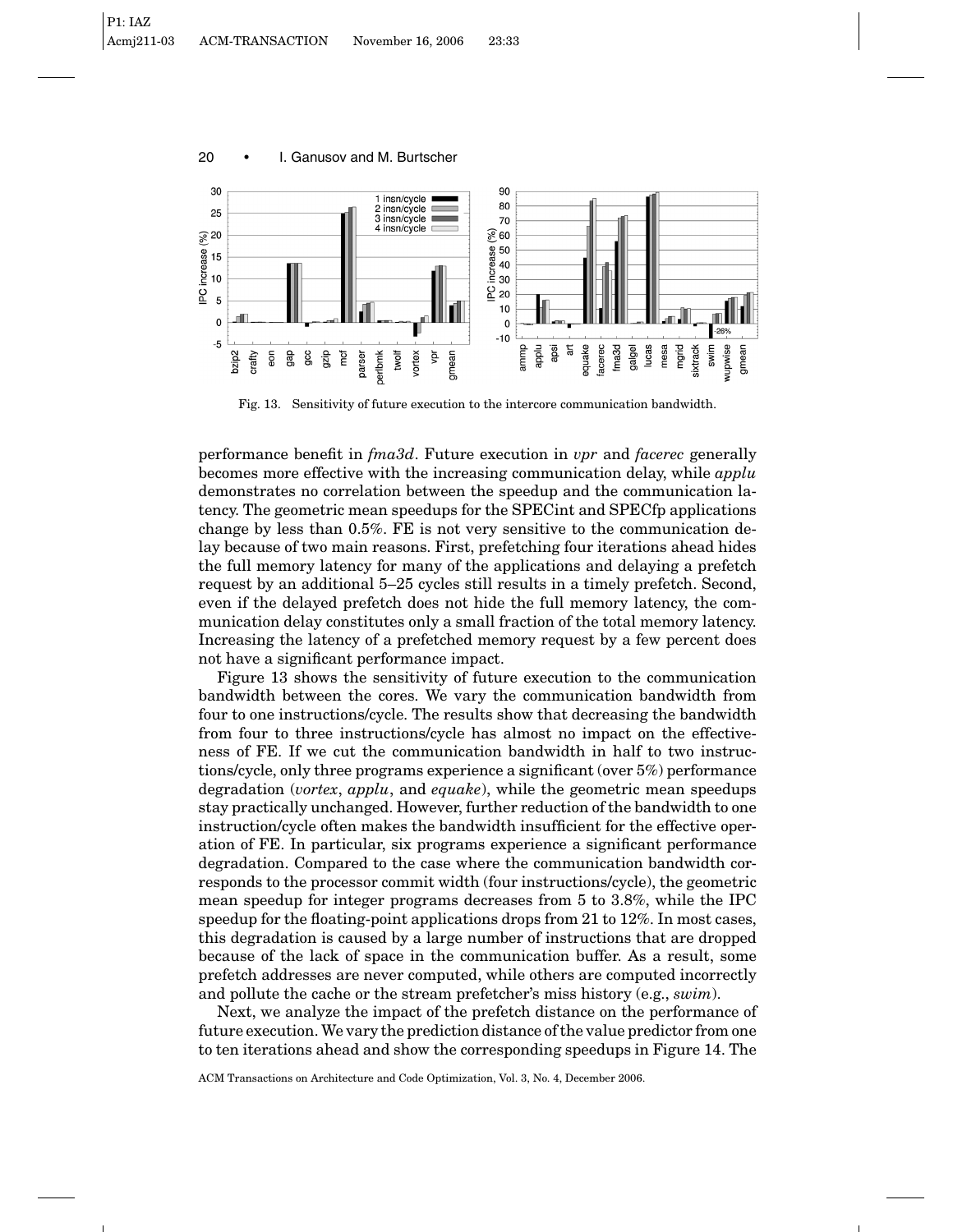

Fig. 14. Sensitivity of future execution to the future value prediction distance.

results show that most of the programs benefit from an increased prefetch distance. As one might expect, the prefetch coverage generally decreases slightly for larger lookaheads, but the reduction in coverage is compensated for by the improved timeliness of the prefetch requests. *Vpr* and *ammp* are the only programs where the decreasing prefetch coverage dominates the improved timeliness. Surprisingly, some programs (e.g., *bzip2*, *applu*, and *fma3d*) exhibit a growing prefetch coverage with increasing prefetch distance. This phenomenon occurs due to a favorable interaction between future execution and the stream prefetch engine. As we increase the prediction distance, the memory requests issued by future execution indirectly increase the prefetch distance of the stream prefetcher and thus make the stream prefetches more timely. Therefore, fewer loads time out in the future core and fewer address-generating slices are invalidated, enabling more future load addresses to be computed. We found that prefetching more than 10 strides ahead does not improve FE performance.

On average, increasing the future prediction distance from 1 to 10 iterations ahead increases the geometric mean speedup for integer applications from 3.2 to 5%, while the IPC speedup for the floating-point applications increases from 11 to 30% over the baseline with aggressive stream prefetching. These results suggest that future execution may greatly benefit from a dynamic mechanism to adjust the prediction distance.

Overall, this section demonstrates that prefetching based on future execution obtains performance improvements across microprocessor configurations with different memory latencies, intercore communication delay/bandwidth parameters, and future value prediction distances.

## 6. RELATED WORK

Hardware prefetching techniques based on outcome prediction typically use various kinds of value predictors [e.g., Palacharla and Kessler 1994; Sazeides and Smith 1997; Lipasti et al. 1996] and/or pattern predictors to dynamically predict which memory references should be prefetched. One of the first hardware prefetchers based on outcome prediction was the concept of stream buffers proposed by Jouppi [1990]. Subsequently, a number of other outcome prediction-based prefetching techniques was introduced. Examples include

ACM Transactions on Architecture and Code Optimization, Vol. 3, No. 4, December 2006.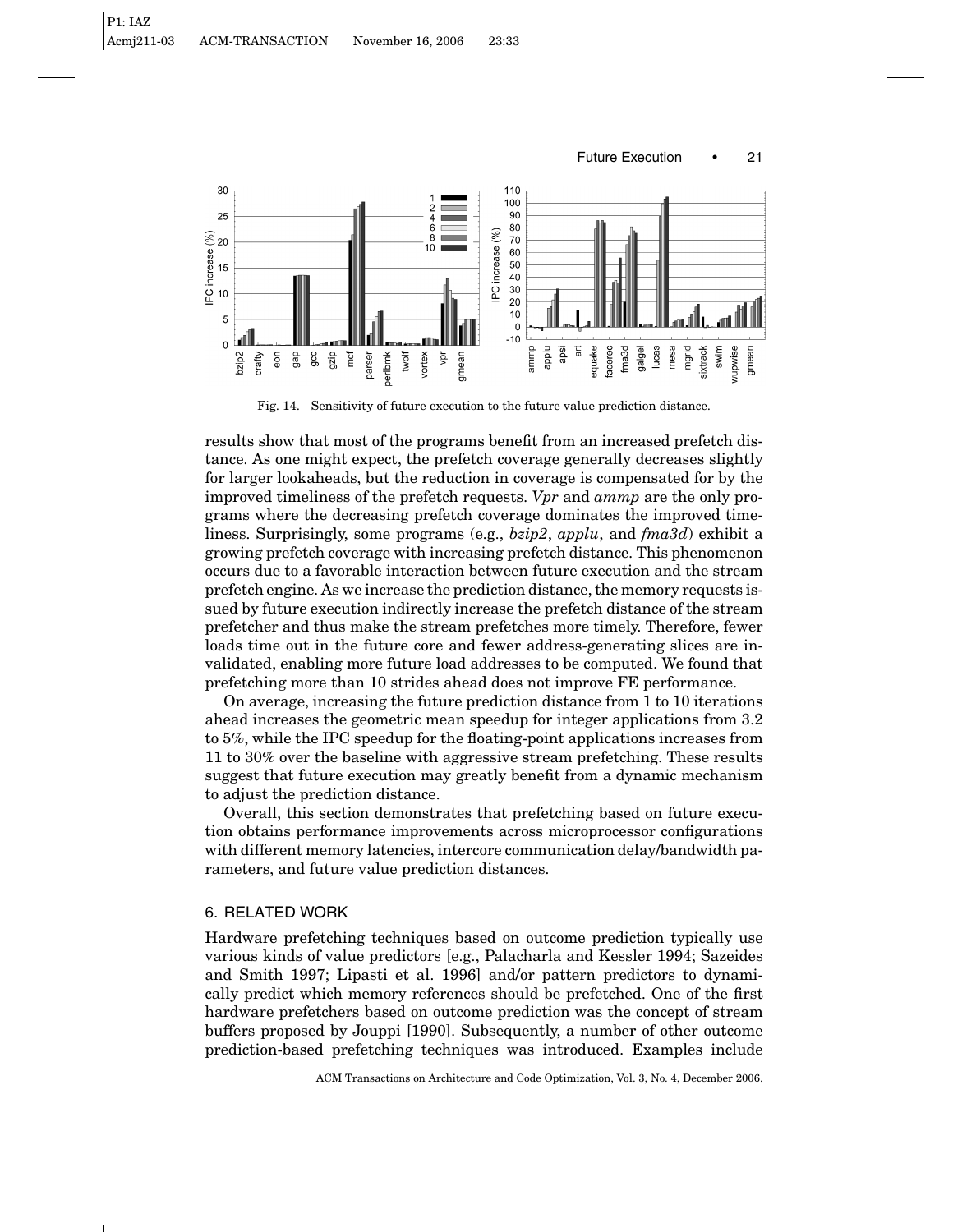stride prefetching [Fu et al. 1992], the Markov prefetcher [Joseph and Grunwald 1997], content-directed prefetching [Cooksey et al. 2002], tag-correlating prefetching [Hu et al. 2003], and dead-block-correlating prefetching [Lai et al. 2001].

The advantage of prefetching schemes based on outcome prediction is the ability to implement the schemes in the cache controller so that other parts of the microprocessor do not need to be modified. This way the implementation of the prefetching scheme can be decoupled from the design of the execution core, significantly lowering the complexity and the verification cost. The downside of such prefetching schemes is their limited coverage and ability to capture misses that exhibit irregular behavior.

Unlike previous approaches, future execution employs value prediction only to provide initial predictions. These initial predictions are then used to compute all values reachable from the predictable nodes in the program data-flow graph, i.e., obtain predictions for otherwise unpredictable values. We demonstrate that our approach significantly improves the prediction coverage relative to conventional value prediction. Since future execution requires relatively simple modifications to the execution core of the microprocessor, we believe it provides a reasonable tradeoff between the implementation cost and the resulting performance improvement.

Similar to future execution, Zhou and Conte [2003] used value prediction to speculatively compute unpredictable values of instructions currently held in the instruction window and speculatively issue load instructions. However, our mechanism provides better latency tolerance because of the use of future predictions and delivers a higher prediction coverage because the speculation scope is not limited by the number of instructions in the instruction window.

Prefetching techniques based on preexecution [Moshovos et al. 2001; Roth and Sohi 2001; Roth et al. 1998] typically use additional execution pipelines or idle thread contexts in a multithreaded processor to execute helper threads that perform dynamic prefetching for the main thread. Typically, these techniques create preexecution helper threads (PEHT) by extracting program slices that compute critical data addresses. Then they insert triggers for these helper threads into the original program. The execution of the helper threads at runtime precomputes critical data addresses ahead of the original program and issues prefetch requests. Helper threads can be constructed dynamically by specialized hardware structures or statically. If a static approach is used, the prefetching threads are constructed manually [Zilles and Sohi 2001] or generated by the compiler [Luk 2001] or a trace analysis tool [Roth and Sohi 2002]. If PEHTs are constructed dynamically, a hardware analyzer extracts execution slices from the dynamic instruction stream at run-time, identifies trigger instructions to spawn the helper threads, and stores the extracted threads in a special table. Examples of this approach include slice-processors [Moshovos et al. 2001] and dynamic speculative precomputation [Collins et al. 2001].

FE has the following advantages over preexecution prefetching. First, FE allows to dynamically change the prefetching distance through a simple adjustment in the predictor. Second, since a PEHT is only able to execute once all inputs to the thread are available, it runs a higher risk of prefetching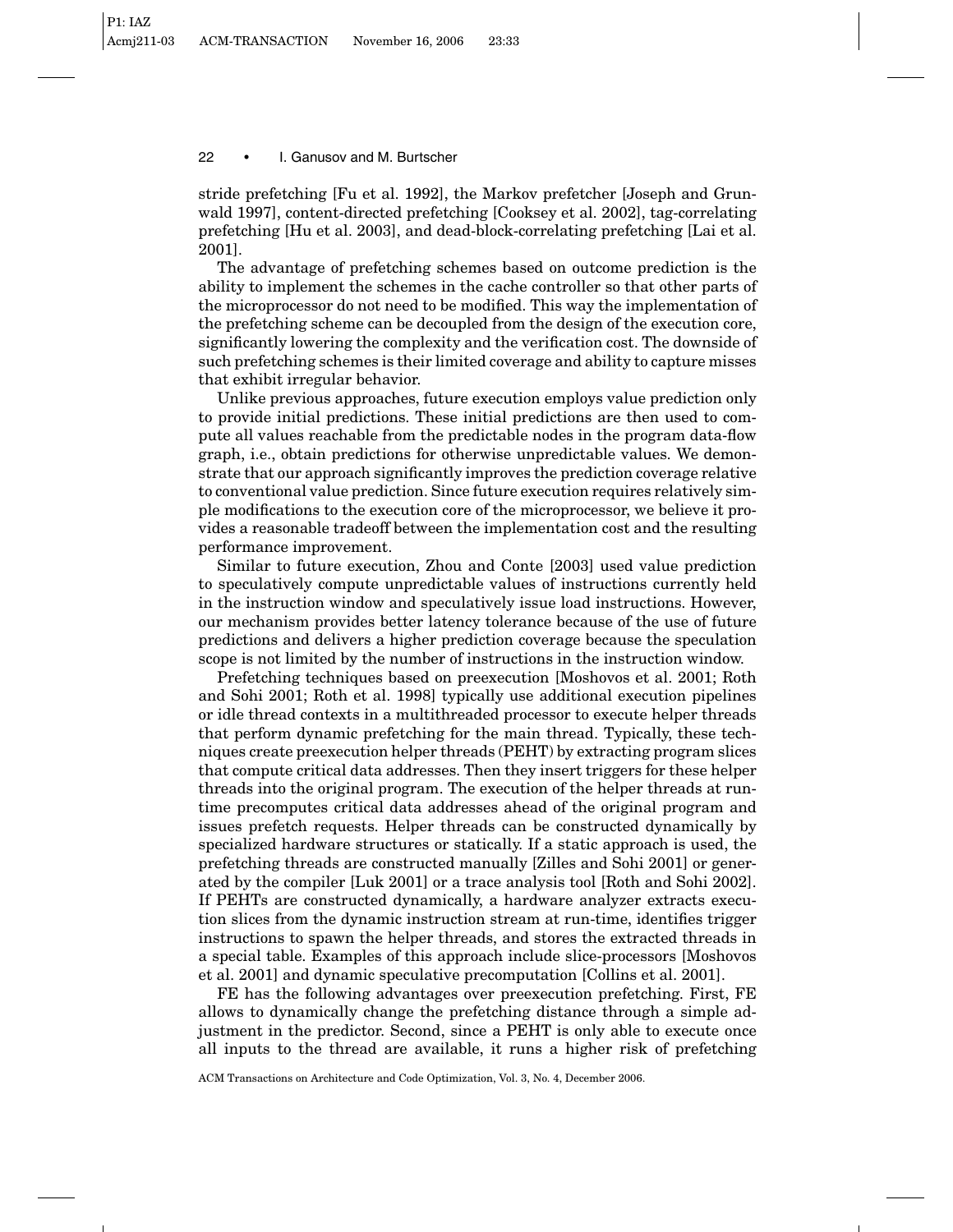late. FE, on the other hand, does not need all inputs to initiate prefetching. Third, if any load with dependent instructions in a PEHT misses in the cache, the prefetching thread will stall, preventing further prefetching. FE often breaks data-flow dependencies through value prediction and thus can avoid stalling the prefetch activity. Compared to software PEHT approaches, FE does not require recompilation or binary rewriting and thus can speedup legacy code.

On the other hand, prefetching based on preexecution can potentially provide a higher prefetching coverage than future execution since it is not limited by the predictability of the program data. In addition, PEHTs typically need to execute fewer instructions than FE and as such can operate profitably on the same core together with the main thread. Finally, preexecution requires no value prediction table and software approaches need no hardware support at all. Notwithstanding, we believe our approach may well be complementary to software-controlled pre-execution helper threads.

Slipstream prefetching [Ibrahim et al. 2003] is another form of a softwarecontrolled preexecution that targets distributed shared-memory (DSM) applications. Slipstream prefetching threads represent a reduced version of the target computation threads. This reduced version dynamically skips the execution of shared memory stores and synchronization primitives and thus is able to run ahead of the target thread and generate an accurate address stream. As a result, slipstream prefetching can provide higher prefetching coverage than FE. However, the proposed approach targets only DSM applications and cannot speed up single-threaded programs.

Runahead execution is another form of prefetching based on speculative execution [Dundas and Mudge 1997; Mutlu et al. 2003]. In runahead processors, the processor state is checkpointed when a long-latency load stalls the head of the ROB, the load is allowed to retire, and the processor continues to execute speculatively. When the data is finally received from memory, the processor rolls back and restarts execution from the load. Future execution does not need to experience a cache miss to start prefetching, requires no checkpointing support or any other recovery mechanism and, as we demonstrate in this paper, works well in combination with runahead execution.

Similar to FE, hardware-only techniques, such as the minimal dual-core speculative multithreading architecture [Srinivasan et al. 2004] (SpMT) and the dual-core execution paradigm (DCE), proposed by Zhou [2005], utilize idle cores of a CMP to speed up single-threaded programs. The DCE approach effectively proposes to launch a runahead execution thread whenever a long-latency load instruction fully stalls the execution of a thread. The runahead core then tries to follow the program path and execute all instructions that do not depend on the results of load instructions that miss in the cache while invalidating all instructions that stall the execution. The regular core reexecutes all instructions committed by the runahead core. If the regular core detects that the runahead core deviated from the correct control path, it flushes the runahead core's pipeline and restarts runahead execution. In contrast to DCE, our FE technique never requires to check the results produced by the speculative threads and is recovery-free. In addition, DCE requires the nonspeculative core to redirect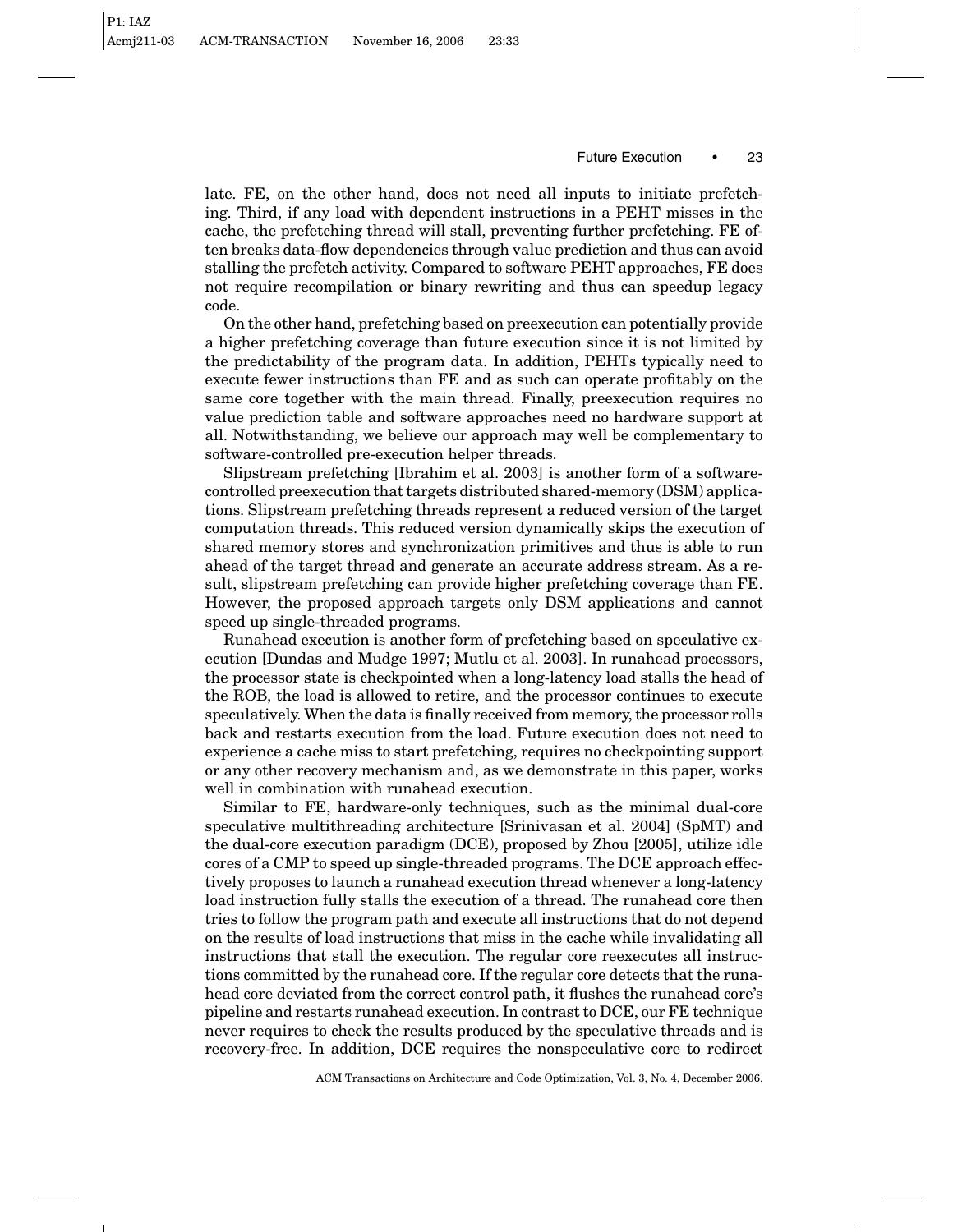the instruction fetch engine upon reaching the speculation point, while in FE the nonspeculative computation is not even aware that prefetching is taking place.

The SpMT approach spawns speculative threads on procedure calls, loop boundaries, or cache misses and executes them on another core. Speculative threads prefetch important data, precompute branch outcomes, and perform some useful computation that can later be integrated into the nonspeculative thread. The main difference between SpMT and future execution is that the former needs mechanisms to control the execution of the speculative threads by tracking the violation of memory and register dependences. Future execution generates prefetching threads that are completely decoupled from the nonspeculative execution, which eliminates the need for any checking mechanism and makes it recovery-free. In general, SpMT requires more complex hardware support, but may provide more performance benefit, since it allows the reuse of speculatively computed results.

# 7. CONCLUSION

This paper presents *future execution* (FE), a simple technique to hide the latency of cache misses using moderate hardware and no ISA, programmer, or compiler support. FE harnesses the power of a second core in a multicore microprocessor to prefetch data for a thread running on a different core of the same chip. It dynamically creates a prefetching thread by sending a copy of all committed, register-writing instructions to the second core. The innovation is that on the way to the second core, a value predictor replaces each predictable instruction's result in the prefetching thread with the result the instruction is likely to produce during its *n*th next execution. Future execution then leverages the second core's execution capabilities to compute the prefetch addresses that could not be predicted with high confidence, which we found to significantly increase the prefetching coverage. FE requires only small chip area additions. Unlike previously proposed approaches, our mechanism does not need any thread triggers, features an adjustable lookahead distance, does not use complicated analyzers to extract prefetching threads, requires no storage for prefetching threads, and works on legacy code, as well as new code. Overall, FE delivers a geometricmean speedup of 12% over a baseline with an aggressive stream prefetcher on the SPECcpu2000 applications. Furthermore, future execution is complementary to runahead execution and the combination of these two techniques raises the average speedup to 20%.

## **REFERENCES**

- CEZE, L., STRAUSS, K., TUCK, J., RENAU, J., AND TORRELLAS, J. 2004. Cava: Hiding l2 misses with checkpoint-assisted value prediction. *IEEE Comput. Archit. Lett. 3*, 1, 7.
- COLLINS, J. D., TULLSEN, D. M., WANG, H., AND SHEN, J. P. 2001. Dynamic speculative precomputation. In *Proceedings of the 34th Annual ACM/IEEE International Symposium on Microarchitecture*. 306–317.
- COOKSEY, R., JOURDAN, S., AND GRUNWALD, D. 2002. A stateless, content-directed data prefetching mechanism. In *Proceedings of the 10th International Conference on Architectural Support for Programming Languages and Operating Systems*. 279–290.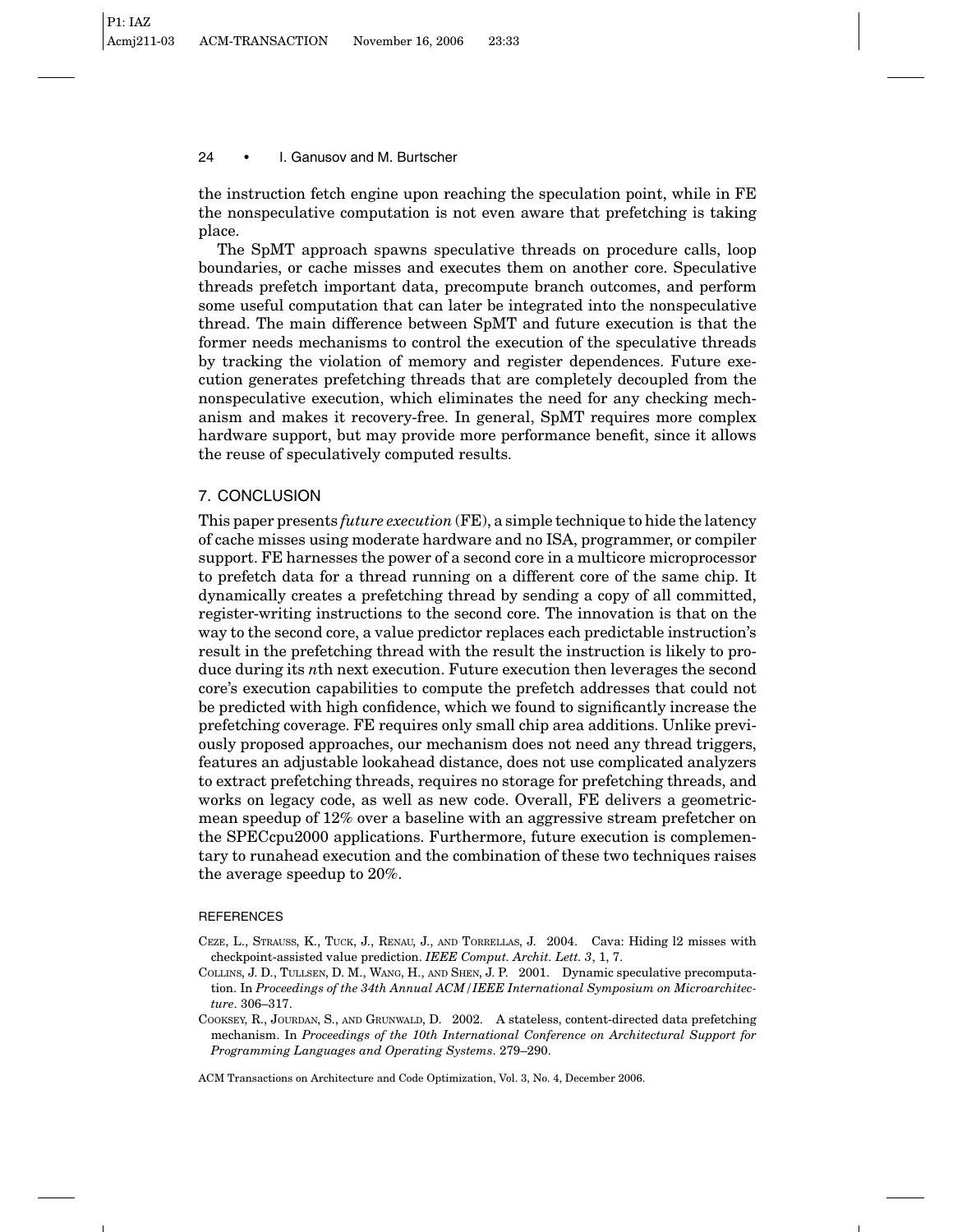- DUNDAS, J. AND MUDGE, T. 1997. Improving data cache performance by pre-executing instructions under a cache miss. In *Proceedings of the 11th International Conference on Supercomputing*. 68–75.
- FU, J. W. C., PATEL, J. H., AND JANSSENS, B. L. 1992. Stride directed prefetching in scalar processors. In *Proceedings of the 25th Annual International Symposium on Microarchitecture*. 102–110.
- GANUSOV, I. 2005. Hardware prefetching based on future execution in chip multiprocessor architectures. M.S. thesis, Department of Electrical and Computer Engineering, Cornell University, Ithaca, New York.
- GANUSOV, I. AND BURTSCHER, M. 2005. Future execution: A hardware prefetching technique for chip multiprocessors. In *Proceedings of the 14th International Conference on Parallel Architectures and Compilation Techniques*. 350–360.
- GOEMAN, B., VANDIERENDONCK, H., AND DE BOSSCHERE, K. 2001. Differential fcm: Increasing value prediction accuracy by improving table usage efficiency. In *Proceedings of the 7th International Symposium on High-Performance Computer Architecture (HPCA'01)*.

- HU, Z., MARTONOSI, M., AND KAXIRAS, S. 2003. Tcp: Tag correlating prefetchers. In *Proceedings of the 9th International Symposium on High-Performance Computer Architecture*. 317.
- IBRAHIM, K. Z., BYRD, G. T., AND ROTENBERG, E. 2003. Slipstream execution mode for cmp-based multiprocessors. In *Proceedings of the 9th International Symposium on High-Performance Computer Architecture*. 179.
- JOSEPH, D. AND GRUNWALD, D. 1997. Prefetching using markov predictors. In *Proceedings of the 24th Annual International Symposium on Computer Architecture*. 252–263.
- JOUPPI, N. P. 1990. Improving direct-mapped cache performance by the addition of a small fullyassociative cache and prefetch buffers. In *Proceedings of the 17th Annual International Symposium on Computer Architecture*. 364–373.
- KIRMAN, N., KIRMAN, M., CHAUDHURI, M., AND MARTINEZ, J. F. 2005. Checkpointed early load retirement. In *Proceedings of the 11th International Symposium on High-Performance Computer Architecture*. 16–27.
- LAI, A.-C., FIDE, C., AND FALSAFI, B. 2001. Dead-block prediction & dead-block correlating prefetchers. In *Proceedings of the 28th Annual International Symposium on Computer Architecture*. 144– 154.
- LARSON, E., CHATTERJEE, S., AND AUSTIN, T. 2001. Mase: A novel infrastructure for detailed microarchitectural modeling. In *Proceedings of the 2nd International Symposium on Performance Analysis of Systems and Software*. 1–9.
- LIPASTI, M. H., WILKERSON, C. B., AND SHEN, J. P. 1996. Value locality and load value prediction. In *Proceedings of the 7th International Conference on Architectural Support for Programming Languages and Operating Systems*. 138–147.
- LUK, C.-K. 2001. Tolerating memory latency through software-controlled pre-execution in simultaneous multithreading processors. In *Proceedings of the 28th Annual International Symposium on Computer Architecture*. 40–51.
- MOSHOVOS, A., PNEVMATIKATOS, D. N., AND BANIASADI, A. 2001. Slice-processors: an implementation of operation-based prediction. In *Proceedings of the 15th International Conference on Supercomputing*. 321–334.
- MUTLU, O., STARK, J., WILKERSON, C., AND PATT, Y. N. 2003. Runahead execution: An alternative to very large instruction windows for out-of-order processors. In *Proceedings of the 9th International Symposium on High-Performance Computer Architecture*. 129.
- PALACHARLA, S. AND KESSLER, R. E. 1994. Evaluating stream buffers as a secondary cache replacement. In *Proceedings of the 21st Annual International Symposium on Computer Architecture*. 24–33.
- RATTNER, J. 2005. Multi-core to the masses. In *Proceedings of the 14th International Conference on Parallel Architectures and Compilation Techniques*. 3.
- ROTH, A. AND SOHI, G. S. 2001. Speculative data-driven multithreading. In *Proceedings of the 7th International Symposium on High-Performance Computer Architecture*. 37.
- ROTH, A. AND SOHI, G. S. 2002. A quantitative framework for automated pre-execution thread selection. In *MICRO 35: Proceedings of the 35th Annual ACM/IEEE International Symposium on Microarchitecture*. 430–441.

HTTP://WWW.SPEC.ORG/OSG/CPU2000/.